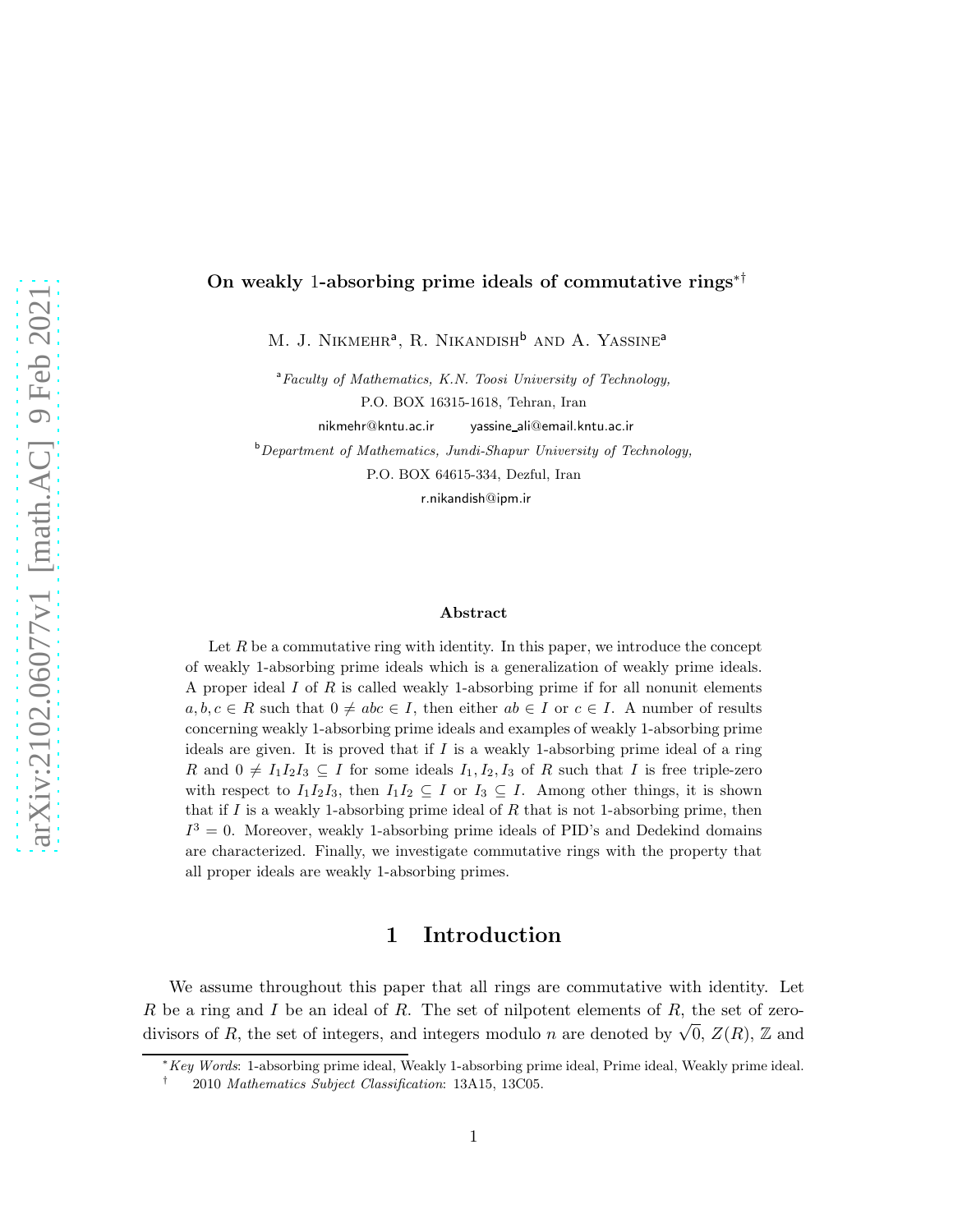$\mathbb{Z}_n$ , respectively. By a proper ideal I of R we mean an ideal with  $I \neq R$ . A ring R is called *local* if it has a unique maximal ideal. A ring  $R$  is called a *reduced* ring if it has no non-zero nilpotent elements; i.e.,  $\sqrt{0} = 0$ . For any undefined notation or terminology in commutative ring theory, we refer the reader to [\[10\]](#page-16-0).

In recent years, various generalizations of prime ideals have been studied by several authors. For instance, in 1978, Hedstrom and Houston [\[7\]](#page-15-0) defined the strongly prime ideal, that is a proper ideal P of R such that for  $a, b \in K$  with  $ab \in P$ , either  $a \in P$  or  $b \in P$  where K is the quotient field of R. In 2003, Anderson and Smith [\[1\]](#page-15-1) introduced the notion of a weakly prime ideal, i.e., a proper ideal  $P$  of  $R$  with the property that for  $a, b \in R$ ,  $0 \neq ab \in P$  implies  $a \in P$  or  $b \in P$ . So a prime ideal is weakly prime. In 2005, Bhatwadekar and Sharma [\[6\]](#page-15-2) introduced the notion of almost prime ideal which is also a generalization of prime ideal. A proper ideal  $I$  of an integral domain  $R$  is said to be almost prime if for  $a, b \in R$  with  $ab \in I \setminus I^2$ , then either  $a \in I$  or  $b \in I$ , and it is clear that every weakly prime ideal is an almost prime ideal. Another generalization of prime ideal is 2-prime; Indeed, a nonzero proper ideal  $I$  of  $R$  is called 2-prime if whenever  $a, b \in R$  and  $ab \in I$ , then  $a^2 \in I$  or  $b^2 \in I$  (See [\[5\]](#page-15-3) and [\[9\]](#page-15-4) for more details). The notion of 2-absorbing ideals was introduced and investigated in 2007 by Badawi [\[2\]](#page-15-5). A nonzero proper ideal I of R is called 2-absorbing if whenever  $a, b, c \in R$  and  $abc \in I$ , then  $ab \in I$ or  $ac \in I$  or  $bc \in I$ . In [\[3\]](#page-15-6), Badawi and Darani extended the concept of weakly prime ideal to weakly 2-absorbing ideal. A proper ideal  $I$  of  $R$  is said to be a weakly 2-absorbing ideal of R if whenever  $a, b, c \in R$  with  $0 \neq abc \in I$  implies  $ab \in I$  or  $ac \in I$  or  $bc \in I$ . In [\[4\]](#page-15-7), 1-absorbing primary ideal was introduced and studied. A proper ideal I of R is called 1-absorbing primary if for all nonunit  $a, b, c \in R$  such that  $abc \in I$ , then either  $ab \in I$  or  $c \in \sqrt{I}$ . Recall that 1-absorbing prime ideals, as a generalization of prime ideals, were introduced and investigated in [\[11\]](#page-16-1). In this paper, we extend the concepts of weakly prime ideal and 1-absorbing primary ideal to weakly 1-absorbing prime ideal.

A proper ideal I of R is called *(weakly)* 1-absorbing prime if for all nonunit elements  $a, b, c \in R$  such that  $(0 \neq)abc \in I$ , then either  $ab \in I$  or  $c \in I$ . Clearly, every weakly prime ideal is a weakly 1-absorbing prime ideal. However, the converse is not true.

This paper is organized as follows. In section 2, first we give the definition of weakly 1-absorbing prime ideals (Definition [2.1\)](#page-2-0). For nontrivial weakly 1-absorbing prime ideals see Example [2.3.](#page-2-1) Also, it is proved (Theorem [2.6\)](#page-3-0) that if  $I$  is a weakly 1-absorbing prime ideal of R that is not 1-absorbing prime, then  $I^3 = 0$ . In Theorem [2.10](#page-5-0) we give a condition under which every weakly 1-absorbing prime ideal of  $R$  is 1-absorbing prime. Among other things, it is shown (Theorem [2.12\)](#page-6-0) that the radical of a weakly 1-absorbing prime ideal of a ring R need not be a prime ideal of R. Finally, it is proved (Theorem [2.23\)](#page-11-0) that if I is a weakly 1-absorbing prime ideal of a ring R and  $0 \neq I_1I_2I_3 \subseteq I$  for some ideals  $I_1, I_2, I_3$  of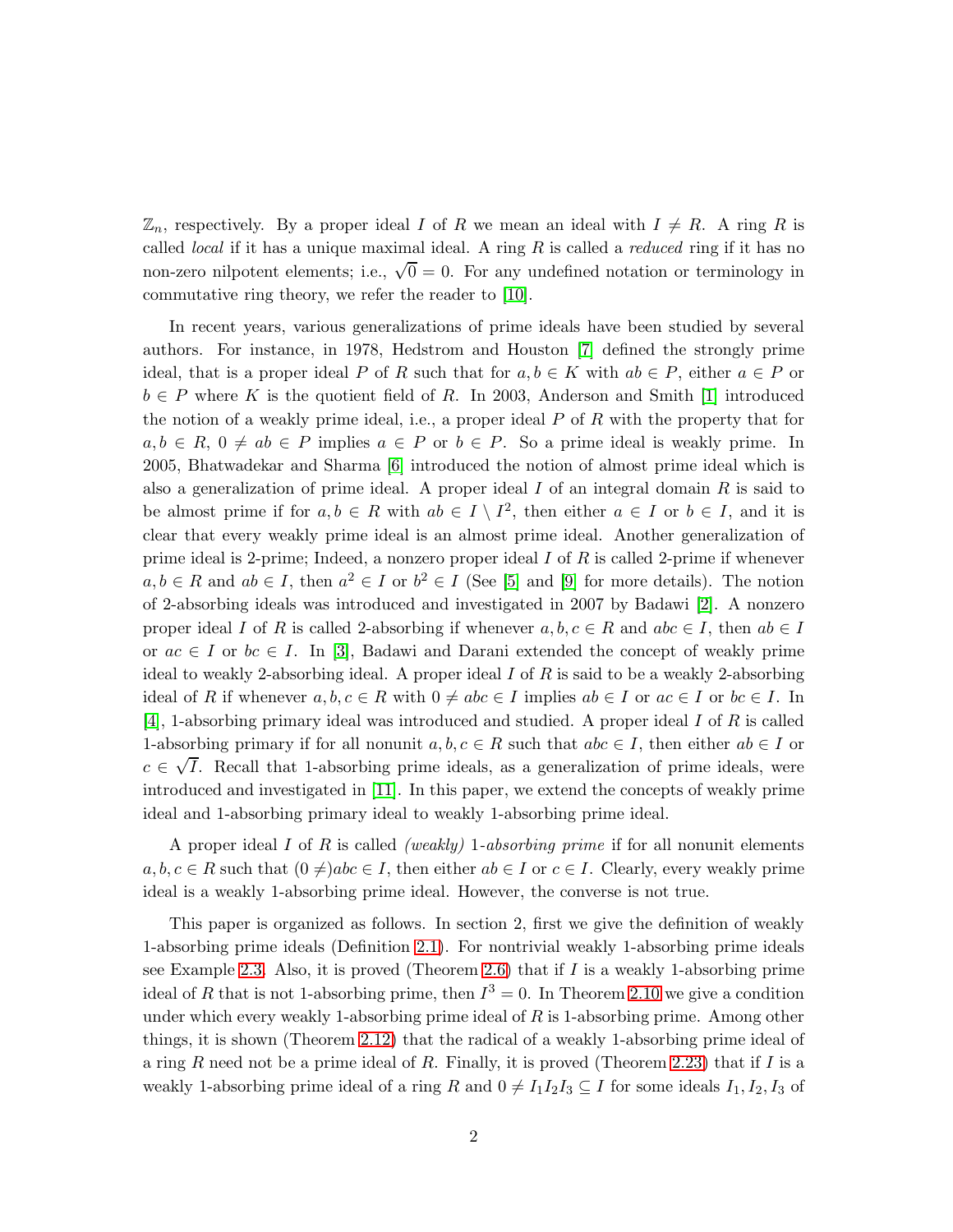R such that I is free triple-zero with respect to  $I_1I_2I_3$ , then  $I_1I_2 \subseteq I$  or  $I_3 \subseteq I$ . In Section 3, we characterize rings with the property that all proper ideals are weakly 1-absorbing prime.

## 2 Weakly 1-absorbing prime ideals

<span id="page-2-0"></span>In this section, the concept of weakly 1-absorbing prime ideals is introduced and investigated. We start with the following definitions.

**Definition 2.1** Let R be a ring. A proper ideal I of R is called weakly 1-absorbing prime if for all nonunit elements  $a, b, c \in R$  such that  $0 \neq abc \in I$ , then  $ab \in I$  or  $c \in I$ .

Definition 2.2 Suppose that I is a weakly 1-absorbing prime ideal of a ring R and  $a, b, c \in R$  are nonunit elements.

(1) We say  $(a, b, c)$  is a triple-zero of I if abc = 0, ab  $\notin I$  and  $c \notin I$ .

(2) Suppose that  $I_1I_2I_3 \subseteq I$ , for some ideals  $I_1, I_2, I_3$  of R. We say I is free triple-zero with respect to  $I_1I_2I_3$ , if  $(a, b, c)$  is not a triple-zero of I, for every  $a \in I_1, b \in I_2$ , and  $c \in I_3$ .

It is easy to see that if  $I$  is a weakly 1-absorbing prime ideal that is not 1-absorbing prime, then there exists a triple-zero of I. Note that every weakly prime ideal is a weakly 1-absorbing prime ideal, and every weakly 1-absorbing prime ideal is a weakly 2-absorbing prime ideal. The following example provides a weakly 1-absorbing prime ideal that is not 1-absorbing prime, a weakly 2-absorbing ideal that is not weakly 1-absorbing prime and a weakly 1-absorbing prime ideal that is not weakly prime.

<span id="page-2-1"></span>**Example 2.3** (1) Consider the ideal  $J = \{0, 4\}$  of  $\mathbb{Z}_8$ . Let  $R = \mathbb{Z}_8(+)$  and  $I =$  $\{(0,0), (0,4)\}.$  It is easy to see that I is a weakly 1-absorbing prime ideal, since  $abc \in I$ for some  $a, b, c \in R \setminus I$  if and only if  $abc = (0, 0)$ . But,  $(2, 0)(2, 0)(2, 0) \in I$  and both  $(4,0) \notin I$  and  $(2,0) \notin I$ , thus I is a weakly 1-absorbing prime ideal that is not 1-absorbing prime.

(2) Suppose that  $R = R_1 \times R_2 \times R_3$ , where  $R_1, R_2, R_3$  are fields and  $I = R_1 \times R_2$  $\{0\} \times \{0\}$ . One can easily see that the ideal I is not weakly 1-absorbing prime, since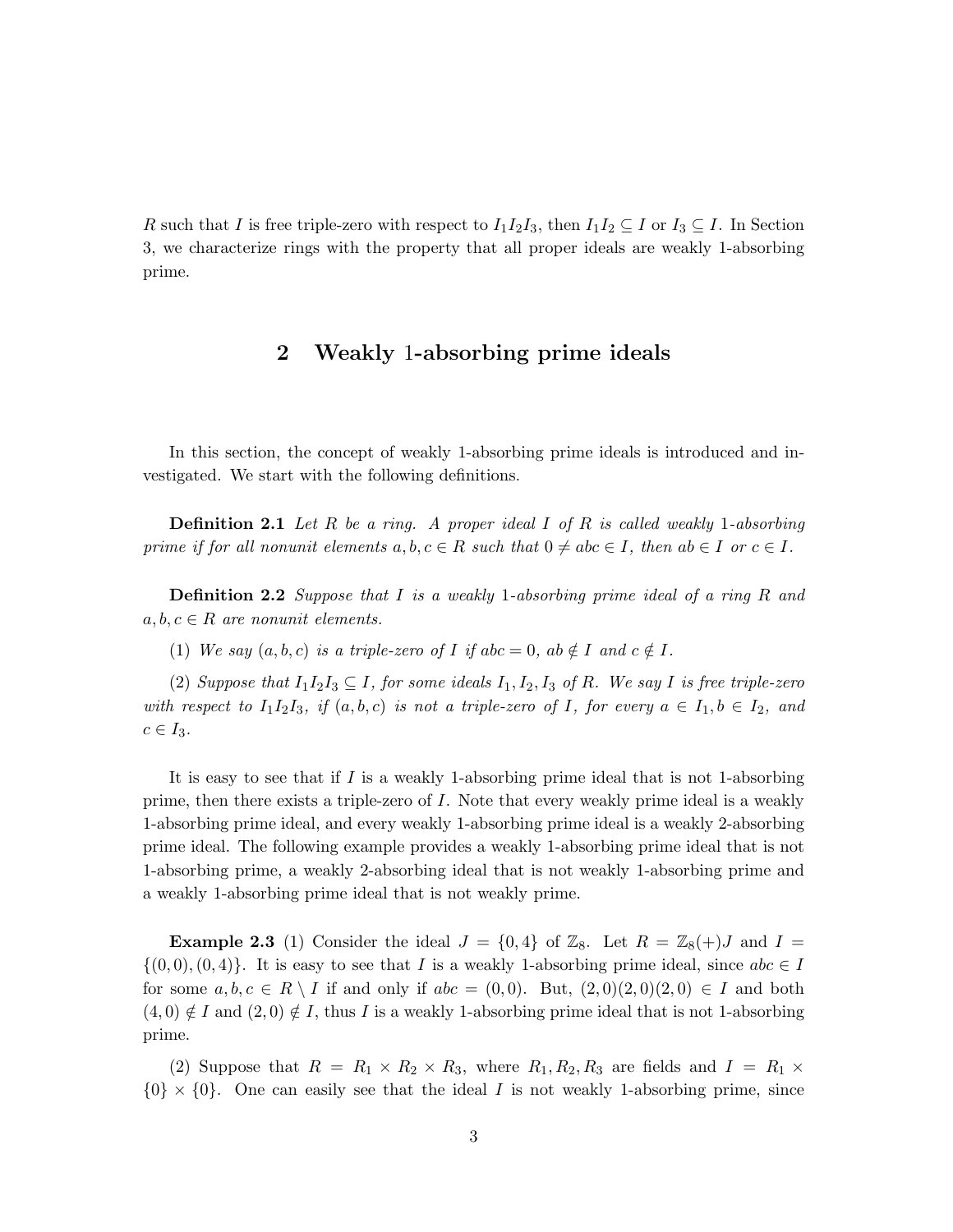$(0, 0, 0) \neq (1, 0, 1)(1, 0, 1)(1, 1, 0) = (1, 0, 0) \in I$  and neither  $(1, 0, 1)(1, 0, 1) = (1, 0, 1) \in I$ nor  $(1,1,0) \in I$ . But I is a weakly 2-absorbing ideal of R, by [\[3,](#page-15-6) Theorem 3.5]. Hence every weakly 2-absorbing ideal need not be weakly 1-absorbing prime.

(3) Consider the ideal  $J = \{0, 4, 8\}$  of the ring  $\mathbb{Z}_{12}$ . Clearly, J is a weakly 1-absorbing prime ideal of  $\mathbb{Z}_{12}$  that is not weakly prime.

**Proposition 2.4** Let R be a ring, I a weakly 1-absorbing prime ideal of R and c be a nonunit element of  $R \setminus I$ . Then  $(I : c)$  is a weakly prime ideal of R.

**Proof.** Assume that  $0 \neq ab \in (I : c)$  for some nonunit element  $c \in R \setminus I$  such that  $a \notin (I : c)$ . We may assume that  $a, b$  are nonunit elements of R. As  $0 \neq abc = acb \in I$ and  $ac \notin I$  and I is a weakly 1-absorbing prime ideal of R, we have  $b \in I \subseteq (I : c)$ . Hence  $(I : c)$  is a weakly prime ideal of R.

<span id="page-3-1"></span>Let  $R$  be a local ring and  $I$  be a weakly 1-absorbing prime ideal of  $R$  which is not 1absorbing prime. To prove  $I^3 = 0$ , the following lemma is needed.

**Lemma 2.5** Let I be a weakly 1-absorbing prime ideal of a local ring R and let  $(a, b, c)$ be a triple-zero of I for some nonunit elements  $a, b, c \in R$ . Then the following statements hold.

- (1)  $abI = acI = bcI = 0$ .
- (2)  $aI^2 = bI^2 = cI^2 = 0$ .

**Proof.** (1) Assume that  $abI \neq 0$ . Then there exists  $x \in I$  such that  $abx \neq 0$ . Therefore  $ab(c+x) \neq 0$ . Since  $ab \notin I$  and I is a weakly 1-absorbing prime ideal,  $(c+x) \in I$ , and hence  $c \in I$ , a contradiction. Thus  $abI = 0$ . Now suppose that  $acI \neq 0$ . Then there exists  $x \in I$  such that  $acx \neq 0$ . Therefore  $a(b + x)c \neq 0$ . Since  $c \notin I$  and I is a weakly 1-absorbing prime ideal,  $a(b + x) \in I$ , and so  $ab \in I$ , a contradiction. Thus  $acI = 0$ . Similarly, one can easily see that  $bcI = 0$ .

(2) Assume that  $axy \neq 0$  for some  $x, y \in I$ . By part (1),  $a(b + x)(c + y) = axy \neq 0$ . Since R is local, the set of nonunit elements of R is an ideal of R. Therefore  $(b+x)$ ,  $(c+y)$ are nonunit elements of R. This means that either  $a(b + x) \in I$  or  $c + y \in I$ . Hence either  $ab \in I$  or  $c \in I$ , a contradiction. Thus  $aI^2 = 0$ . Similarly, one can easily show that  $bI^2 = cI^2 = 0.$ 

<span id="page-3-0"></span>Theorem 2.6 Let I be a weakly 1-absorbing prime ideal of a local ring R that is not 1-absorbing prime. Then  $I^3 = 0$ .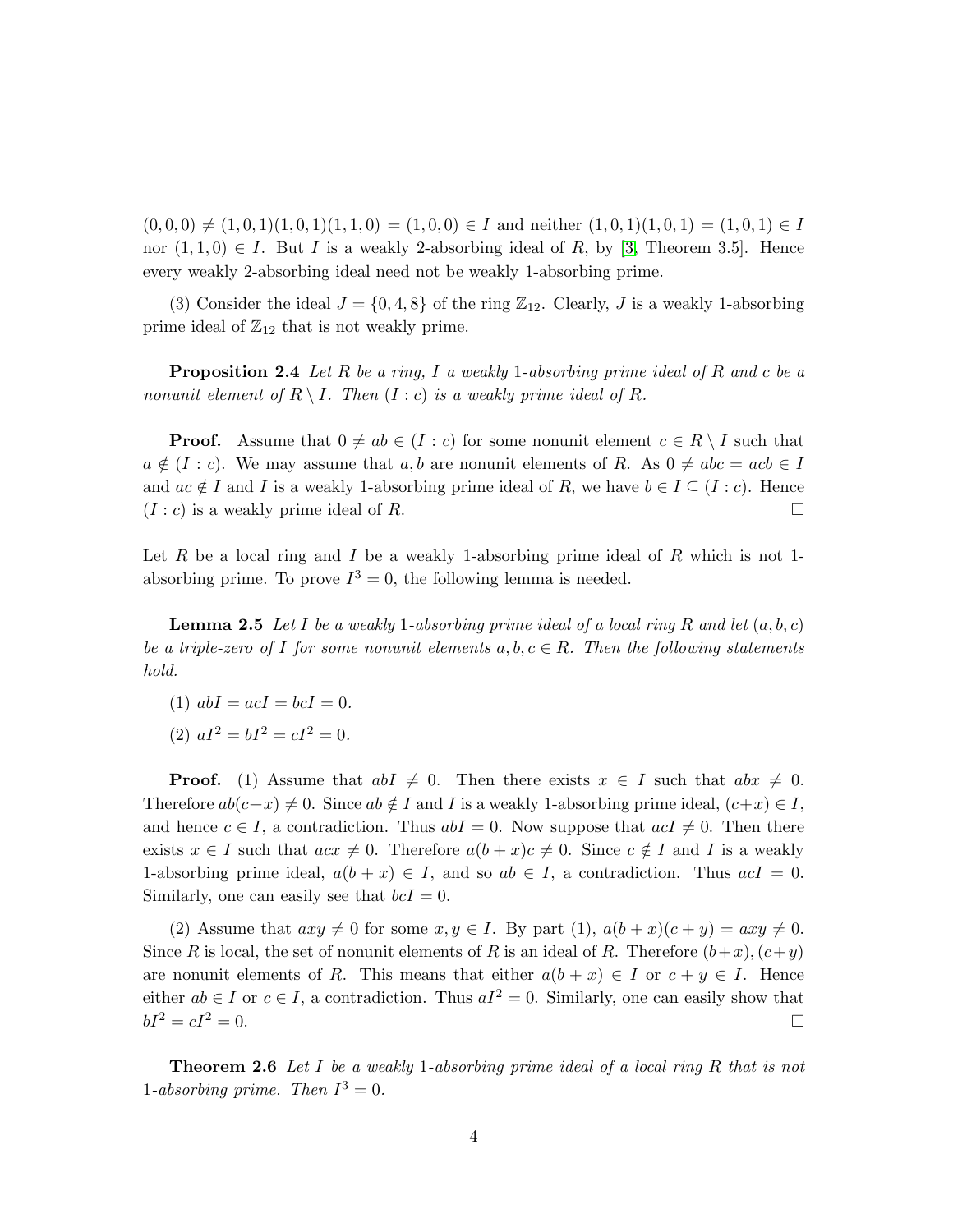**Proof.** Suppose that I is a weakly 1-absorbing prime ideal of a ring R that is not 1-absorbing prime. Then there exists a triple-zero  $(a, b, c)$  of I for some nonunit elements  $a, b, c \in R$ . Suppose that  $I^3 \neq 0$ . Hence  $xyz \neq 0$  for some  $x, y, z \in I$ . By Lemma [2.5,](#page-3-1)  $(a+x)(b+y)(c+z) = xyz \neq 0$ . Since R is local, the set of nonunit elements of R is an ideal of R. Therefore  $(a + x)$ ,  $(b + y)$  and  $(c + z)$  are nonunit elements. Hence either  $(a+x)(b+y) \in I$  or  $(c+z) \in I$ , and so either  $ab \in I$  or  $c \in I$ , a contradiction. Thus  $I^3 = 0.$  $3 = 0.$ 

It is worth mentioning that if I is an ideal of a ring R such that  $I^3 = 0$ , then I need not be a weakly 1-absorbing prime ideal. For example, let  $R = \mathbb{Z}/16\mathbb{Z}$  and  $I = 8\mathbb{Z}/16\mathbb{Z}$ . Then  $I^3 = 0$ , but  $\overline{0} \neq \overline{2} \cdot \overline{2} \cdot \overline{2} = \overline{8} \in I$  and  $\overline{2}, \overline{4} \notin I$ .

<span id="page-4-0"></span>Now, we state the following corollary.

**Corollary 2.7** (1) Let I be a weakly 1-absorbing prime ideal of a local ring R that is not 1-absorbing prime. Then  $\sqrt{I} = \sqrt{0}$ .

<span id="page-4-1"></span>(2) If R is a reduced local ring and  $I \neq 0$  is a proper ideal of R, then I is a weakly 1-absorbing prime ideal of R if and only if I is a 1-absorbing prime ideal of R.

Theorem 2.8 Let I be a weakly 1-absorbing prime ideal of a local ring R that is not 1-absorbing prime. Then the following statements hold.

- (1) If  $w \in \sqrt{0}$ , then either  $w^2 \in I$  or  $w^2I = wI^2 = \{0\}.$
- (2)  $\sqrt{0}^2 I^2 = \{0\}.$

**Proof.** (1) Suppose that  $w \in \sqrt{0}$  such that  $w^2I \neq \{0\}$ . Suppose also that *n* is the least positive integer such that  $w^n = 0$ . Then  $n \geq 3$  and  $w^2(x + w^{n-2}) = w^2x \neq 0$  for some  $x \in I$ . Therefore, either  $w^2 \in I$  or  $(x + w^{n-2}) \in I$ , since R is local (which means that  $(x+w^{n-2})$  is nonunit) and I is weakly 1-absorbing prime. If  $(x+w^{n-2}) \in I$ , then  $w^{n-2} \in I$ , and so  $w^2 \in I$ , as  $w^{n-4} \notin I$ . Hence  $w^2 \in I$ . Thus either  $w^2 \in I$  or  $w^2I = \{0\}$ , for every  $w \in \sqrt{0}$ . Next, we show that  $wI^2 = \{0\}$ . Suppose that  $wI^2 \neq \{0\}$  and  $w^2 \notin I$ . Then  $w^2I = \{0\}$  and  $wxy \neq 0$  for some  $x, y \in I$ . Let m be the least positive integer such that  $w^m = 0$ . This means that  $m \geq 3$  and  $w^2 I = 0$ . Therefore  $w(w+x)(w^{m-2}+y) = wxy \neq 0$ . But R is local (which means that  $(y + w^{n-2})$  is non unit) and I is weakly 1-absorbing prime, hence either  $w^2 \in I$  or  $w^{m-2} \in I$ , a contradiction. Thus  $wI^2 = \{0\}$ .

(2) Suppose that  $a, b \in \sqrt{0}$ . It follows from part (1) that if either  $a^2 \notin I$  or  $b^2 \notin I$ , then  $abI^2 = \{0\}$ . Hence assume that  $a^2 \in I$  and  $b^2 \in I$ , which means that  $ab(a + b) \in I$ . We distinguish two cases, according as  $(a, b, a + b)$  is a triple-zero of I or not. If  $(a, b, a + b)$  is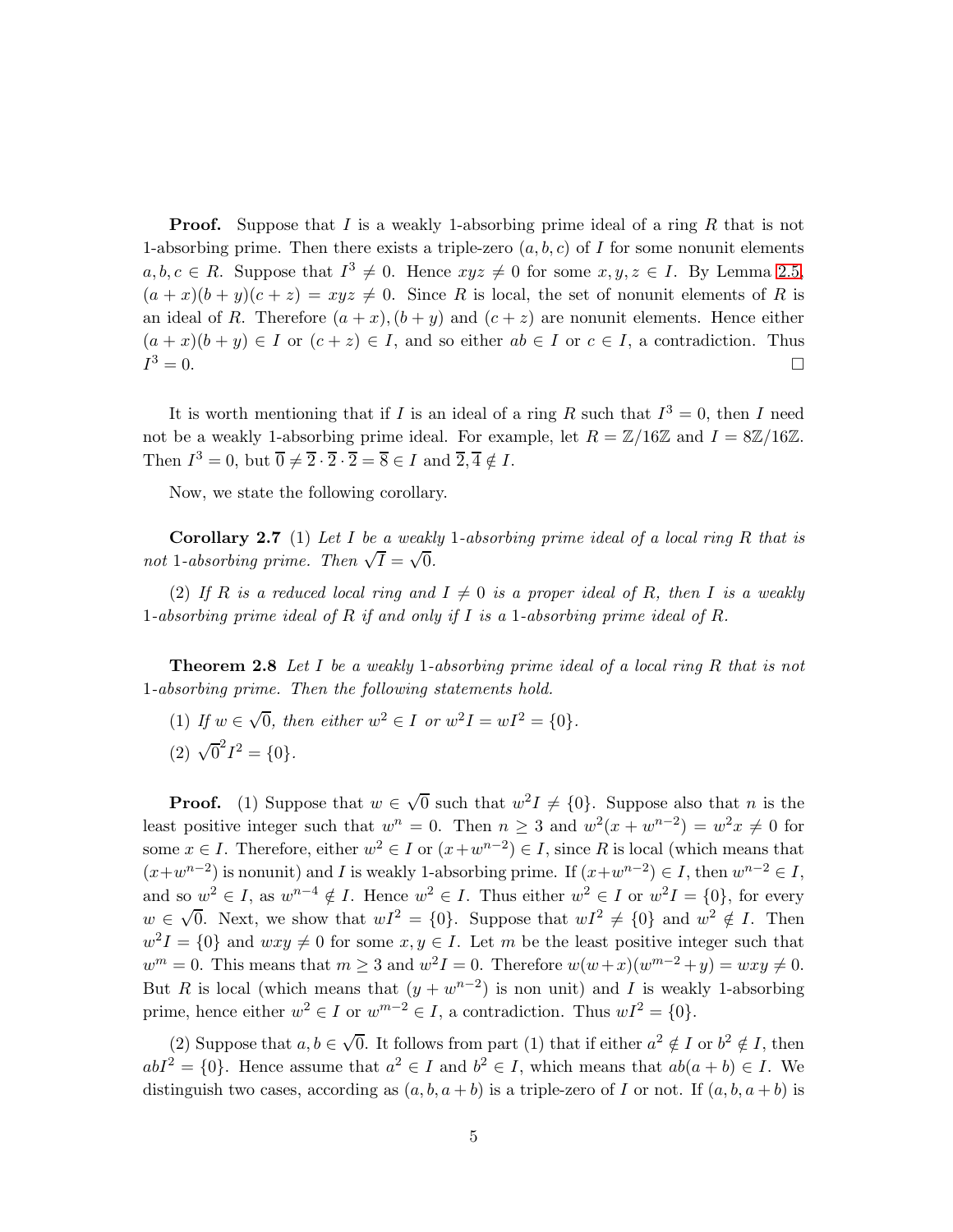a triple-zero of I, then  $abI = \{0\}$ , by Lemma [2.5](#page-3-1) (1), and thus  $\sqrt{0}^2 I^2 = \{0\}$ . If  $(a, b, a+b)$ is not a triple-zero of I, then it is easily seen that  $ab \in I$ , and so  $\sqrt{0}^2 I^2 = \{0\}$ , by Theorem [2.6.](#page-3-0)  $\Box$ 

Corollary [2.7](#page-4-0) and Theorem [2.8](#page-4-1) lead to the following corollary.

**Corollary 2.9** Let  $I, J, K$  be weakly 1-absorbing prime ideals of a local ring R such that none of them is 1-absorbing prime. Then  $I^2JK = IJ^2K = IJK^2 = I^2K^2 = I^2K^2$  $J^2K^2 = \{0\}.$ 

If I is a proper ideal of R, it is well known that  $\sqrt{I}$  is a prime ideal of R if and only if  $\sqrt{I}$  is a primary ideal of R. In the following result, we give a condition under which every weakly 1-absorbing prime ideal of  $R$  is 1-absorbing prime.

<span id="page-5-0"></span>**Theorem 2.10** Suppose that I is a proper ideal of R such that  $\sqrt{0} \subseteq I$  and  $\sqrt{0}$  is a prime (primary) ideal of R. Then I is a weakly 1-absorbing prime ideal of R if and only if I is a 1-absorbing prime ideal of  $R$ .

**Proof.** Suppose that I is a weakly 1-absorbing prime ideal of the ring R and  $xyz \in I$ for some nonunit elements  $x, y, z \in R$ . If  $xyz \neq 0$ , then either  $xy \in I$  or  $z \in I$ . Therefore assume that  $xyz = 0$  and  $z \notin I$ . Since  $xyz = 0 \in \sqrt{0}$  which is a prime ideal of R, we conclude that  $xy \in \sqrt{0} \subseteq I$ . Thus I is a weakly 1-absorbing prime ideal of R if and only if I is a 1-absorbing prime ideal of R.

In the following result, we give a condition under which a weakly 1-absorbing prime ideal of  $R$  is not 1-absorbing prime.

**Theorem 2.11** Suppose that I is a weakly 1-absorbing prime ideal of a local ring R and  $\{0\}$  has a triple-zero  $(a, b, c)$  for some nonunit elements  $a, b, c \in R$  such that  $ab \notin \sqrt{0}$ . Then I is not a 1-absorbing prime ideal of R if and only if  $I \subseteq \sqrt{0}$ .

**Proof.** Suppose that  $I$  is not a 1-absorbing prime ideal of  $R$ . Hence, by part (1) of Corollary [2.7,](#page-4-0)  $I \subseteq \sqrt{0}$ . Conversely, suppose that  $I \subseteq \sqrt{0}$  and  $\{0\}$  has a triple-zero  $(a, b, c)$ for some nonunit elements  $a, b, c \in R$  such that  $ab \notin \sqrt{0}$ . Then  $ab \notin I$  and  $c \notin I$ . Hence  $(a, b, c)$  is a triple-zero of I, and thus I is not a 1-absorbing prime ideal of R.

One can easily see that if I is a 1-absorbing prime ideal of a ring  $R$ , then there exists just one prime ideal of R that is minimal over I. In the following result, we show that for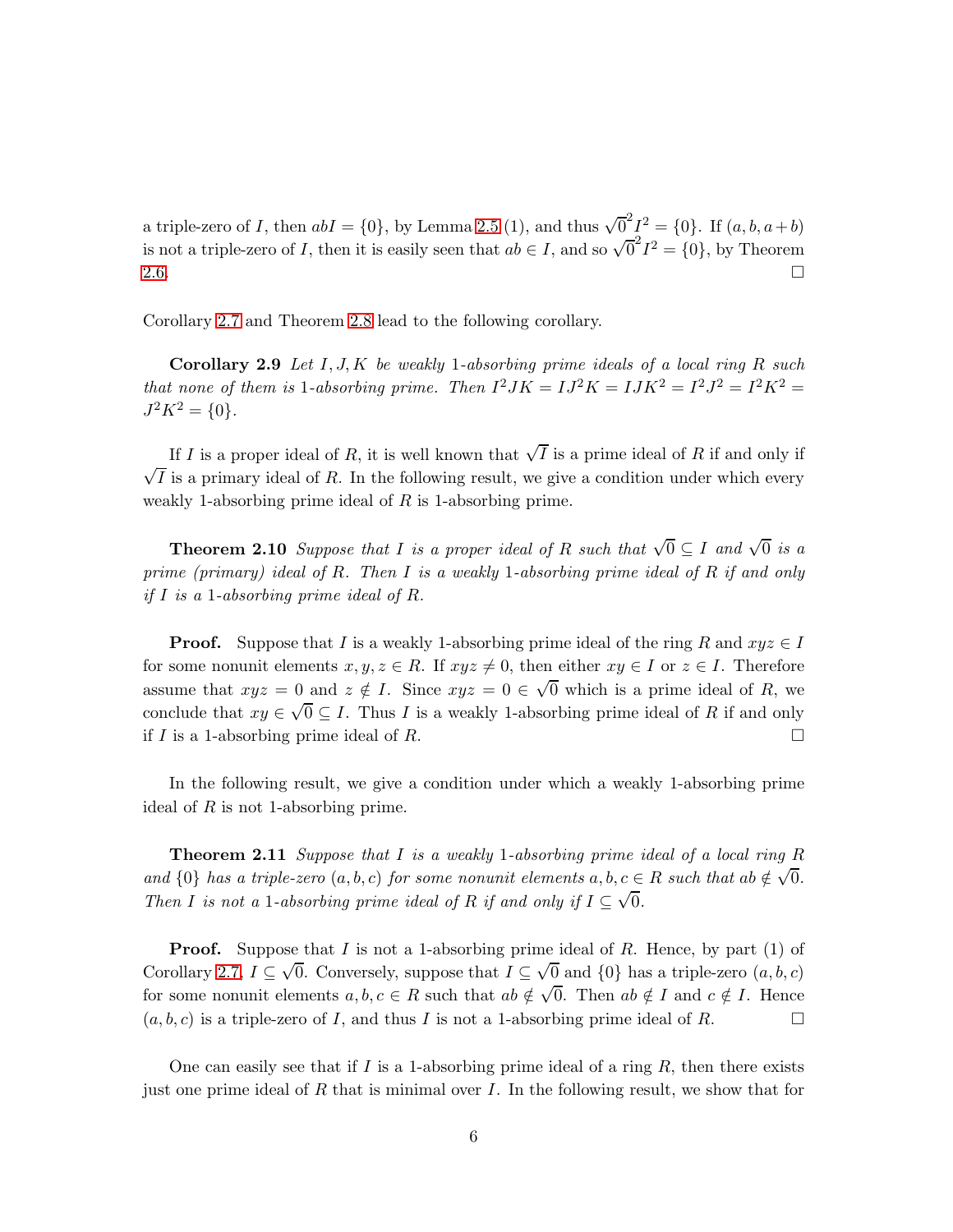<span id="page-6-0"></span>every positive integer  $n \geq 2$ , there exist a ring R and a nonzero weakly 1-absorbing prime ideal I of R such that there are exactly n prime ideals of R that are minimal over I.

**Theorem 2.12** Suppose that  $n \geq 2$  is a positive integer. Then there exist a ring R and a nonzero weakly 1-absorbing prime ideal I of R such that I has exactly n minimal prime ideals of R.

**Proof.** Suppose that  $n \geq 2$  is a positive integer and  $D = \mathbb{Z}_8 \times \cdots \times \mathbb{Z}_8$  (*n* times). Clearly,  $M = {\overline{0}, \overline{4}}$  is an ideal of  $\mathbb{Z}_8$ . Define the D-module M such that  $xM = a_1M$  for every  $x = (a_1, \ldots, a_n) \in D$  and consider the idealization ring  $R = D(+)M$  and the ideal  $I = \{(0, \ldots, 0)\}\$ h $M$  of R. It follows from [\[8,](#page-15-8) Theorem 25.1 (3)] that every prime ideal of R is of the form  $P(+)M$  for some prime ideal P of D and since for every  $a, b, c \in R \setminus I$ and  $abc \in I$ , we deduce that  $abc = ((0, \ldots, 0), 0)$ . Hence I is a nonzero weakly 1-absorbing prime ideal of R, and thus there are exactly n prime ideals of R that are minimal over  $I$ .  $\Box$ 

<span id="page-6-1"></span>In the next result, one can see that in a reduced ring, the radical of a nonzero weakly 1-absorbing prime ideal a prime ideal.

Theorem 2.13 Let R be a reduced ring and I a nonzero weakly 1-absorbing prime ideal of R. Then  $\sqrt{I}$  is a prime ideal of R.

**Proof.** Let  $0 \neq ab \in \sqrt{I}$  for some  $a, b \in R$ . Without loss of generality, we may assume that a, b are nonunit. Then  $(ab)^n \in I$  for some positive integer n, and so  $(ab)^n \neq 0$ , because R is reduced. Therefore  $0 \neq a^m a^{(n-m)} b^n \in I$  for some positive integer m, and hence either  $a^m a^{(n-m)} = a^n \in I$  or  $b^n \in I$ . Thus  $\sqrt{I}$  is a weakly prime ideal of R. But R is reduced and  $I \neq \{0\}$ , hence  $\sqrt{I}$  is a prime ideal of R, by [\[1,](#page-15-1) Corollary 2].

It was shown in [\[11,](#page-16-1) Theorem 2.4] that if  $R$  is a non-local ring, then every 1-absorbing prime ideal is prime. In the following theorem, we show that if  $R$  is a non-local ring and I is a proper ideal of R having the property that  $ann(x)$  is not a maximal ideal of R for every element  $x \in I$ , then I is a weakly 1-absorbing prime ideal if and only if I is a weakly prime ideal.

**Theorem 2.14** Let R be a non-local ring and I a proper ideal of R having the property that ann(x) is not a maximal ideal of R for every element  $x \in I$ . Then I is a weakly 1absorbing prime ideal if and only if I is a weakly prime ideal.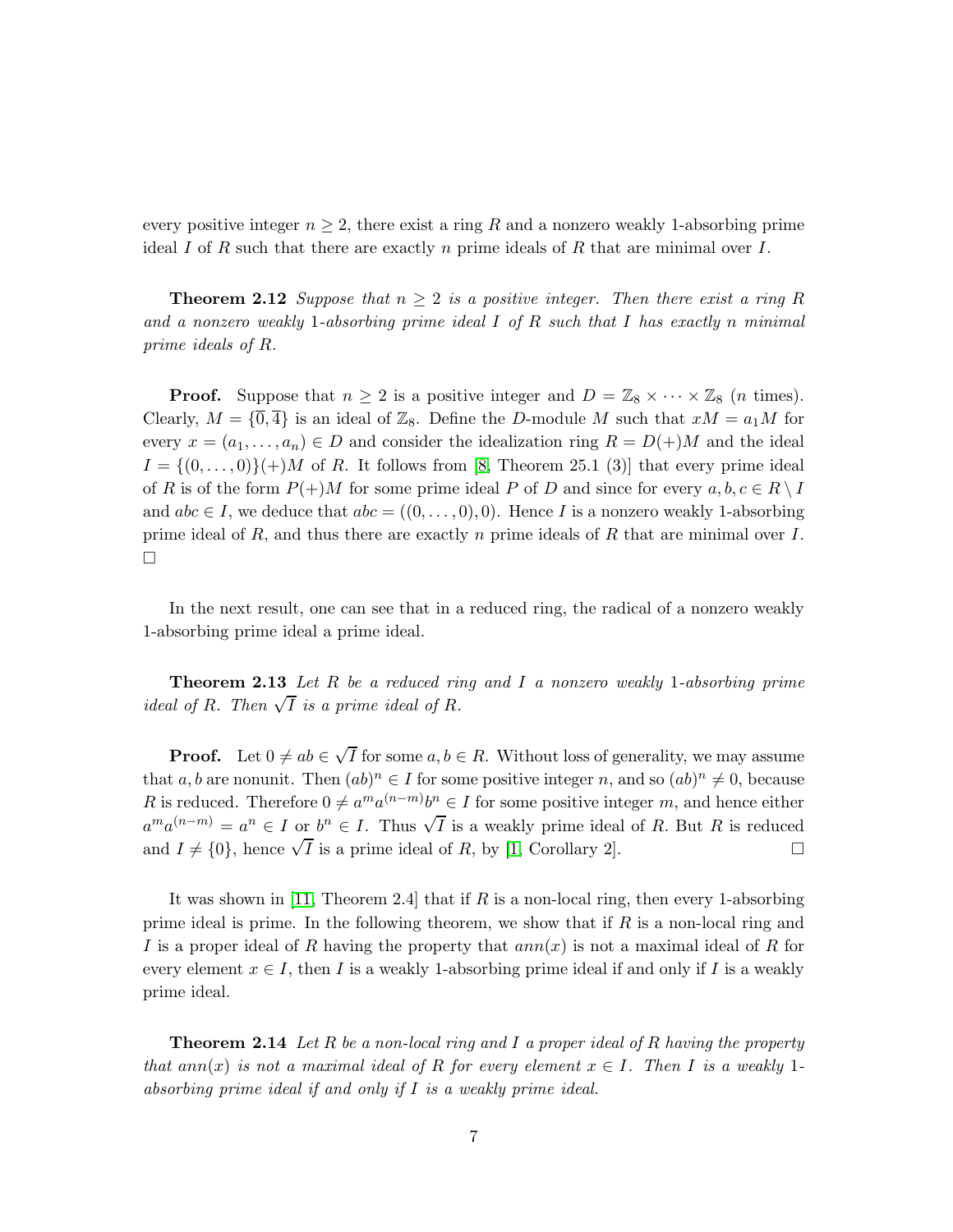**Proof.** It is easy to see that every weakly prime ideal of  $R$  is a weakly 1-absorbing prime ideal of  $R$ . Then assume that  $I$  is a weakly 1-absorbing prime ideal of  $R$  and let  $0 \neq ab \in I$  for some  $a, b \in R$ . Without loss of generality, we may assume that  $a, b$  are nonunit. Since  $ab \neq 0$ ,  $ann(ab)$  is a proper ideal of R, and so  $ann(ab) \subset L$ , for some maximal ideal  $L$  of  $R$ . But  $R$  is a non-local ring, hence there exists a maximal ideal  $M$ of R such that  $M \neq L$ . Suppose that  $m \in M \setminus L$ . Then  $m \notin ann(ab)$ , which means that  $0 \neq mab \in I$ . Since I is a weakly 1-absorbing prime ideal of R, either  $ma \in I$  or  $b \in I$ . If  $b \in I$ , then the proof is complete. So suppose that  $b \notin I$ . Therefore  $ma \in I$ . But  $m \notin L$ and L is a maximal ideal of R, hence  $m \notin J(R)$ . This means that there exists an  $r \in R$ such that  $1+rm$  is a nonunit element of R. We take the following two cases: Case one: if  $1+rm \notin ann(ab)$ , then  $0 \neq (1+rm)ab \notin I$ . Since I is a weakly 1-absorbing prime ideal of R and  $b \notin I$ , we conclude that  $(1 + rm)a = a + rma \in I$ . But  $rma \in I$ , so  $a \in I$  and I is a weakly prime ideal of R. Case two: Suppose that  $1+rm \in ann(ab)$ . Since  $ann(ab)$  is not a maximal ideal of R and  $ann(ab) \subset L$ , there exists an element  $w \in L \setminus ann(ab)$ . Therefore  $0 \neq wab \in I$ . But I is a weakly 1-absorbing prime ideal of R and  $b \notin I$ , thus  $wa \in I$ . We have  $1 + rm + w$  is a nonzero nonunit element of L, because  $1 + rm \in ann(ab) \subset L$  and  $w \in L \setminus ann(ab)$ . Thus  $0 \neq (1 + rm + w)ab \in I$ . Now, since I is a weakly 1-absorbing prime ideal of R and  $b \notin I$ , we have  $(1 + rm + w)a = a + rma + wa \in I$ . Hence  $a \in I$ , and thus I is a weakly prime ideal of R.

Let  $R$  be an integral domain with the quotient field  $K$ . Recall that a proper ideal  $I$  of R is called invertible if  $II^{-1} = R$ , where  $I^{-1} = \{r \in K : rI \subseteq R\}$ . An integral domain is called a Dedekind domain if every nonzero proper ideal of  $R$  is invertible. In the following results, weakly 1-absorbing prime ideals of Dedekind domains and principal ideal domains are completely described.

<span id="page-7-0"></span>**Theorem 2.15** Let R be a Noetherian integral domain that is not a field and I an ideal of R. Then  $(1) \Rightarrow (2) \Rightarrow (3)$ .

 $(1)$  R is a Dedekind domain;

(2) If I is a weakly 1-absorbing prime ideal of R, then  $I = M$  or  $I = M^2$  where M is a maximal ideal of R;

(3) If I is a weakly 1-absorbing prime ideal of R, then  $I = P$  or  $I = P<sup>2</sup>$  where  $P = \sqrt{I}$ is a prime ideal of R.

**Proof.** (1)  $\Rightarrow$  (2) Suppose that R is a Noetherian integral domain that is not a field and I is a weakly 1-absorbing prime ideal of R such that  $P = \sqrt{I}$ . Since R is a Dedekind domain, we conclude that every nonzero prime ideal of  $R$  is a maximal ideal of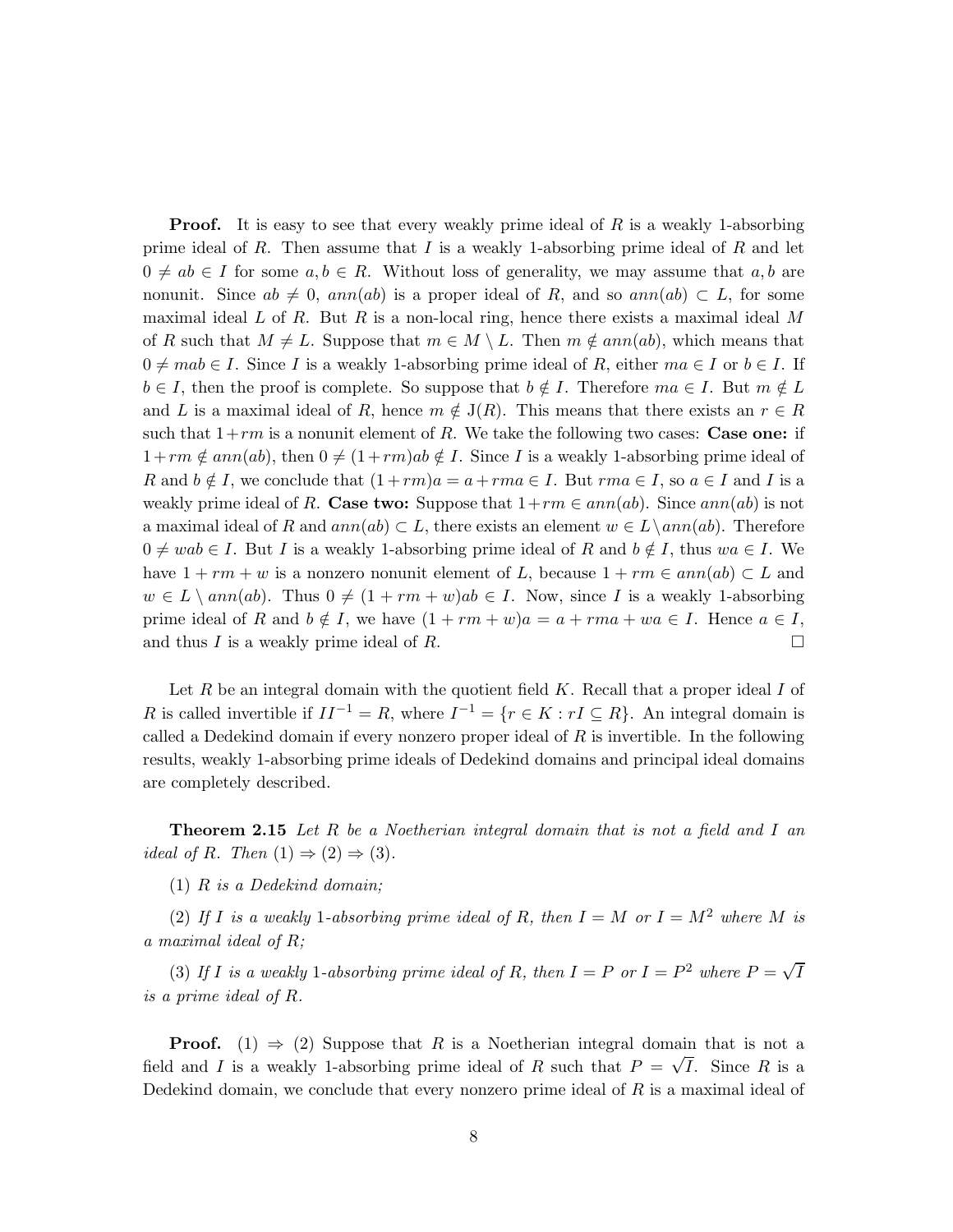R. Therefore P is a maximal ideal of R, by Theorem [2.13.](#page-6-1) This means that I is a primary ideal of R such that  $P^2 \subseteq I$ . Hence, by [\[11,](#page-16-1) Theorem 2.10],  $I = M$  or  $I = M^2$  where M is a maximal ideal of R.

 $(2) \Rightarrow (3)$  This is obvious.

In view of Theorem [2.15,](#page-7-0) we have the following result.

Corollary 2.16 Let  $R$  be a principal ideal domain that is not a field and  $I$  be a nonzero proper ideal of R. If I is a weakly 1-absorbing prime ideal of R, then  $I = pR$  or  $I = p^2R$ for some nonzero prime element p of R.

<span id="page-8-0"></span>In the following theorems we show that weakly 1-absorbing prime ideals are really of interest in indecomposable rings.

**Theorem 2.17** Suppose that  $R = R_1 \times R_2$  is a decomposable ring, where  $R_1$  and  $R_2$ are rings and I is a proper ideal of  $R_1$ . Then the following statements are equivalent.

- (1)  $I \times R_2$  is a weakly 1-absorbing prime ideal of R.
- (2)  $I \times R_2$  is a 1-absorbing prime ideal of R.
- (3) I is a 1-absorbing prime ideal of  $R_1$ .

**Proof.**  $(3) \Rightarrow (2)$  and  $(2) \Rightarrow (1)$  These are clear.

 $(1) \Rightarrow (3)$  Suppose that  $I \times R_2$  is a weakly 1-absorbing prime ideal of R and abc  $\in I$ for some nonunit elements  $a, b, c \in R_1$ . Suppose also that  $0 \neq x \in R_2$ . Then  $(0, 0) \neq$  $(a, 1)(b, 1)(c, x) = (abc, x) \in I \times R_2$ , and so either  $(a, 1)(b, 1) = (ab, 1) \in I \times R_2$  or  $(c, x) \in I \times R_2$ . Hence, either  $ab \in I$  or  $c \in I$ . Thus I is a 1-absorbing prime ideal of  $R_1$ .  $\Box$ 

<span id="page-8-1"></span>**Theorem 2.18** Suppose that  $R = R_1 \times R_2$  is a decomposable ring, where  $R_1$  and  $R_2$ are rings and  $I_1, I_2$  are nonzero ideals of  $R_1$  and  $R_2$ , respectively. Then the following statements are equivalent.

(1)  $I_1 \times I_2$  is a weakly 1-absorbing prime ideal of R.

(2)  $I_1 = R_1$  and  $I_2$  is a 1-absorbing prime ideal of  $R_1$  or  $I_2 = R_2$  and  $I_1$  is a 1-absorbing prime ideal of  $R_1$  or  $I_1, I_2$  are prime ideals of  $R_1, R_2$ , respectively.

- (3)  $I_1 \times I_2$  is a 1-absorbing prime ideal of R.
- (4)  $I_1 \times I_2$  is a prime ideal of R.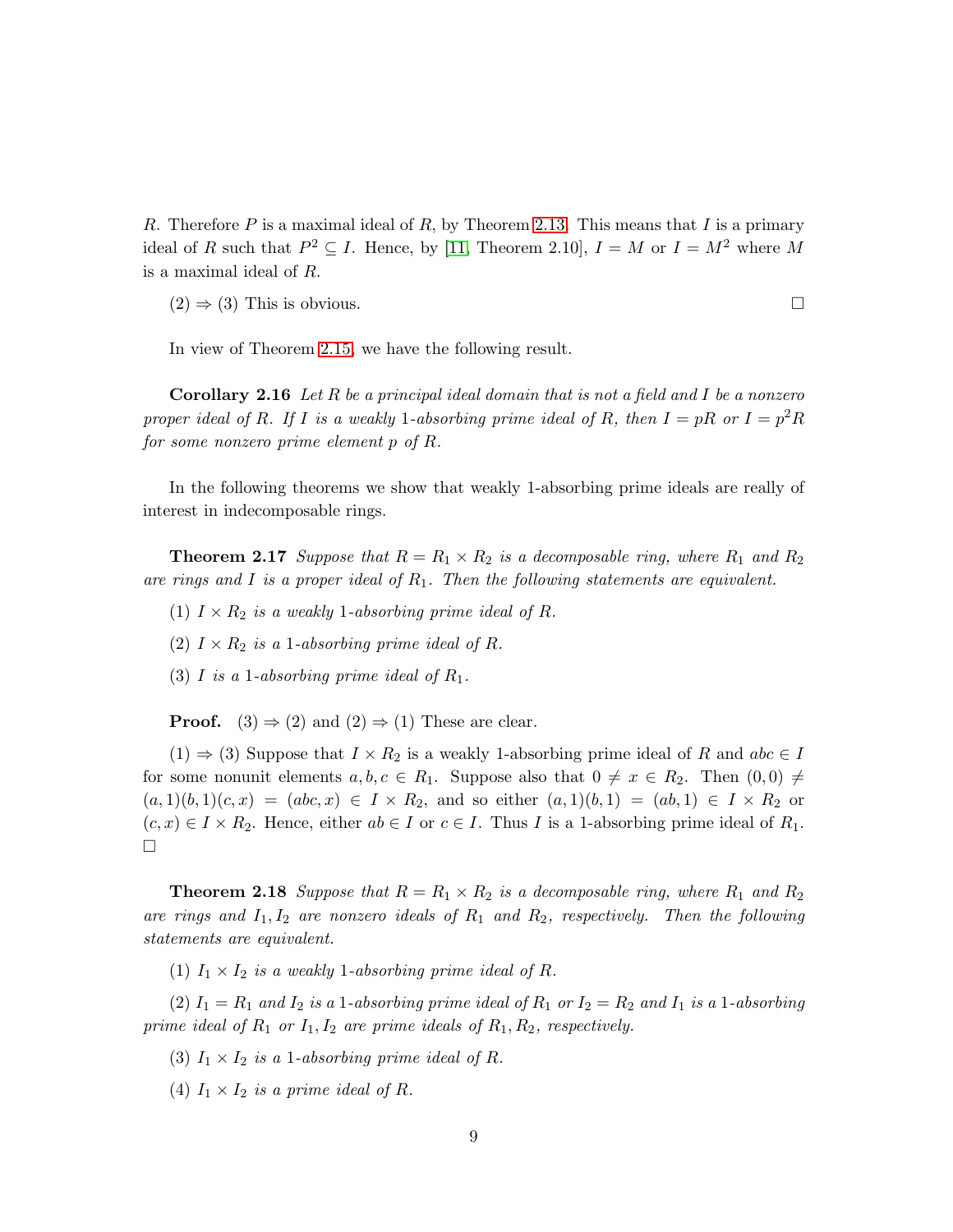**Proof.** (1)  $\Rightarrow$  (2) Let  $I_1 \times I_2$  be a weakly 1-absorbing prime ideal of R. If  $I_1 = R_1$  $(I_2 = R_2)$ , then by Theorem [2.17,](#page-8-0)  $I_2(I_1)$  is a 1-absorbing prime ideal of  $R_2(R_1)$ . Therefore assume that  $I_1$  and  $I_2$  are proper ideals. Suppose that  $a, b \in R_2$  such that  $ab \in I_2$  and  $0 \neq x \in I_1$ . Then  $(0, 0) \neq (x, 1)(1, a)(1, b) = (x, ab) \in I_1 \times I_2$ . But  $I_1$  is proper, hence  $(1, a) \notin I_1 \times I_2$  and  $(1, b) \notin I_1 \times I_2$ . Without loss of generality, we may assume that  $x, a, b$ are nonunit. Since  $I_1 \times I_2$  is a weakly 1-absorbing prime ideal of R, we conclude that  $(x, 1)(1, a) = (x, a) \in I_1 \times I_2$ . Thus  $I_2$  is a prime ideal of  $R_2$ . Similarly, it can be easily shown that  $I_1$  is a prime ideal of  $R_1$ .

 $(2) \Rightarrow (3)$  If  $I_1 = R_1$  and  $I_2$  is a 1-absorbing prime ideal of  $R_2$  or  $I_2 = R_2$  and  $I_1$  is a 1-absorbing prime ideal of  $R_1$ , then the result follows from Theorem [2.17.](#page-8-0) Assume that  $I_1, I_2$  are prime ideals of  $R_1, R_2$ , respectively. Since  $I_1, I_2$  are nonzero ideals of  $R_1$  and  $R_2$ , assume that  $(0,0) \neq (a, b) \in I_1 \times I_2$ . Then  $(0,0) \neq (a, 1)(a, 1)(1, b) = (a^2, b) \in I_1 \times I_2$ . This means that either  $(a, 1)(a, 1) \in I_1 \times I_2$  or  $(1, b) \in I_1 \times I_2$ , since  $I_1 \times I_2$  is a weakly 1-absorbing prime ideal of R. Hence either  $(a, 1) \in I_1 \times I_2$  or  $(1, b) \in I_1 \times I_2$ , as  $I_1$  is a prime ideals of  $R_1$ , a contradiction. Thus  $I_1 \times I_2 = R_1 \times I_2$  or  $I_1 \times I_2 = I_1 \times R_2$  and in both cases  $I_1 \times I_2$  is a 1-absorbing prime ideal of R.

 $(3) \Rightarrow (4)$  Since R is not a local ring, the proof follows from [\[11,](#page-16-1) Theorem 2.4].

 $(4) \Rightarrow (1)$  This is straightforward.

**Theorem 2.19** Suppose that  $R = R_1 \times R_2$  is a decomposable ring, where  $R_1$  and  $R_2$ are rings and  $I_1$  is a nonzero proper ideal of  $R_1$  and  $I_2$  is a proper ideal of  $R_2$ . Then  $(1) \Rightarrow (2)$ . In fact,  $(2) \Rightarrow (1)$  need not be true.

(1)  $I_1 \times I_2$  is a weakly 1-absorbing prime ideal of R that is not a 1-absorbing prime ideal.

(2)  $I_1$  is a weakly prime ideal of  $R_1$  that is not a prime ideal and  $I_2 = \{0\}$  is a prime ideal of  $R_2$ .

**Proof.** (1)  $\Rightarrow$  (2) Suppose that  $I_1 \times I_2$  is a weakly 1-absorbing prime ideal of R that is not a 1-absorbing prime ideal and  $I_2 \neq \{0\}$ . Hence, by Theorem [2.18,](#page-8-1)  $I_1 \times I_2$  is a 1-absorbing prime ideal of R, a contradiction, and thus  $I_2 = \{0\}$ . Now, we show that  $I_2$ is a prime ideal of  $R_2$ . Suppose that  $a, b \in R_2$  such that  $ab \in I_2$  and  $0 \neq x \in I_1$ . Then  $(0,0) \neq (x,1)(1,a)(1,b) = (x, ab) \in I_1 \times I_2$ . But  $I_1$  is proper, hence  $(1,a) \notin I_1 \times I_2$  and  $(1, b) \notin I_1 \times I_2$ . Without loss of generality, we may assume that  $x, a, b$  are nonunit. Since  $I_1\times I_2$  is a weakly 1-absorbing prime ideal of  $R$ ,  $(x, 1)(1, a) = (x, a) \in I_1 \times I_2$ . Thus  $I_2 = \{0\}$ is a prime ideal of  $R_2$ . We show that  $I_1$  is a weakly prime ideal of  $R_1$ . Let  $a, b \in R_1$  such that  $0 \neq ab \in I_1$ . Without loss of generality, we may assume that  $a, b$  are nonunit. Since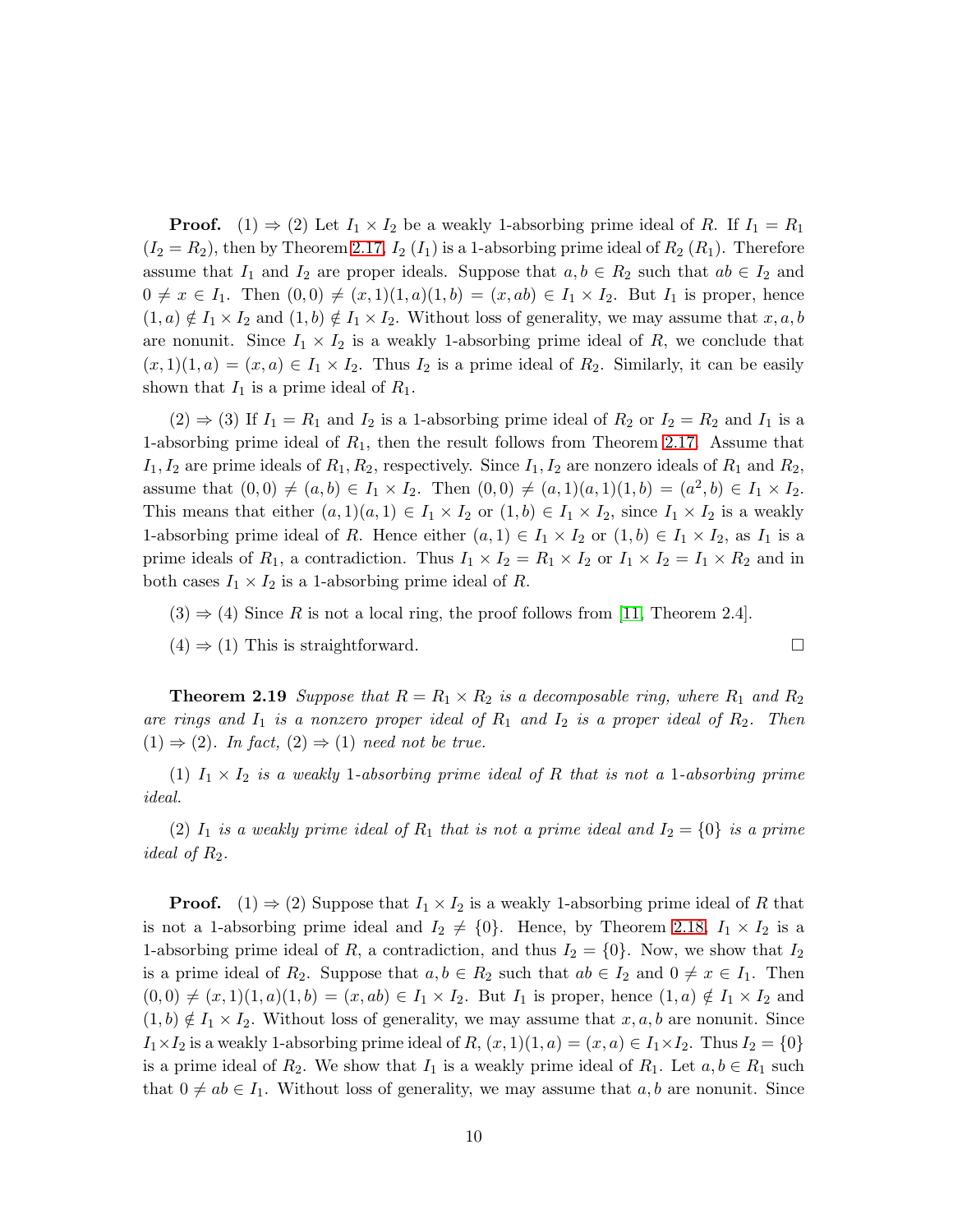$(0,0) \neq (b,1)(1,0)(ab,1) = (ab^2,0) \in I_1 \times I_2$  and  $(ab,1) \notin I_1 \times \{0\}$  and  $I_1 \times I_2$  is a weakly 1-absorbing prime ideal of R, we conclude that  $(b, 0) \in I_1 \times \{0\}$ , and hence  $b \in I_1$ . Thus  $I_1$ is a weakly prime ideal of  $R_1$ . Assume that  $I_1$  is a prime ideal of  $R_1$ . Since  $I_1$  is a nonzero ideal of  $R_1$ , assume that  $0 \neq a \in I_1$ . Then  $(0,0) \neq (a,1)(a,1)(1,0) = (a^2,0) \in I_1 \times I_2$ . This means that either  $(a, 1)(a, 1) \in I_1 \times I_2$  or  $(1, 0) \in I_1 \times I_2$ , as  $I_1 \times I_2$  is a weakly 1-absorbing prime ideal of R. Hence either  $(a, 1) \in I_1 \times I_2$  or  $(1, 0) \in I_1 \times I_2$ , as  $I_1$  is a prime ideal of  $R_1$ , a contradiction. Thus  $I_1$  is a weakly prime ideal of  $R_1$  that is not a prime ideal and  $I_2 = \{0\}$  is a prime ideal of  $R_2$ .

 $(2) \Rightarrow (1)$  Assume that  $I_1$  is a weakly prime ideal of  $R_1$  that is not a prime ideal and  $I_2 = \{0\}$  is a prime ideal of  $R_2$ . We show that  $I_1 \times I_2$  need not be a weakly 1-absorbing prime ideal of R. Since  $I_1 \neq 0$ , there exists  $0 \neq x \in I_1$ , and so  $(0, 0) \neq (a, 1)(a, 1)(1, 0) =$  $(a^2,0) \in I_1 \times \{0\}$ . Since neither  $(a,1)(a,1) = (a^2,1) \in I_1 \times \{0\}$  nor  $(1,0) \notin I_1 \times \{0\}$  and  $I_1$  is proper, we conclude that  $I_1 \times I_2$  is not a weakly 1-absorbing prime ideal of R.  $\Box$ 

<span id="page-10-0"></span>In the following, we show that in a decomposable ring  $R = R_1 \times R_2 \times R_3$  every nonzero weakly 1-absorbing prime ideal of  $R$  is 1-absorbing prime.

**Theorem 2.20** Suppose that  $R = R_1 \times R_2 \times R_3$  is a decomposable ring, where  $R_1, R_2$ and  $R_3$  are rings and  $I = I_1 \times I_2 \times I_3$  is a nonzero proper ideal of R. Then I is a weakly 1-absorbing prime ideal if and only if I is a 1-absorbing prime ideal.

**Proof.** Let  $I = I_1 \times I_2 \times I_3$  be a nonzero weakly 1-absorbing prime ideal of R. Then there exists an element  $(0, 0, 0) \neq (a, b, c) \in I$ . Since  $(a, 1, 1)(1, b, 1)(1, 1, c) = (a, b, c)$ , either  $(a, b, 1) \in I$  or  $(1, 1, c) \in I$ . Hence either  $I_3 = R_3$  or  $I_1 = R_1$  and  $I_2 = R_2$ , and so  $I = I_1 \times I_2 \times R_3$  or  $I = R_1 \times R_2 \times I_3$ . Thus, by Theorem [2.17,](#page-8-0) I is a 1-absorbing prime ideal of R. The converse is clear.  $\Box$ 

**Corollary 2.21** Suppose that  $R = R_1 \times R_2 \times R_3$  is a decomposable ring, where  $R_1$ ,  $R_2$  and  $R_3$  are rings and  $I = I_1 \times I_2 \times I_3$  is a nonzero ideal of R. Then the following statements are equivalent.

(1)  $I = I_1 \times I_2 \times I_3$  is a weakly 1-absorbing prime ideal of R.

(2)  $I = I_1 \times I_2 \times I_3$  is a 1-absorbing prime ideal of R.

(3) Either  $I = I_1 \times I_2 \times I_3$  such that for some  $k \in \{1,2,3\}$ ,  $I_k$  is a 1-absorbing prime ideal of  $R_k$ , and  $I_j = R_j$  for every  $j \in \{1,2,3\} - \{k\}$ , or  $I = I_1 \times I_2 \times I_3$  such that for some k,  $m \in \{1,2,3\}$ ,  $I_k$  is a prime ideal of  $R_k$ ,  $I_m$  is a prime ideal of  $R_m$ , and  $I_j = R_j$ for every  $j \in \{1, 2, 3\} - \{k, m\}.$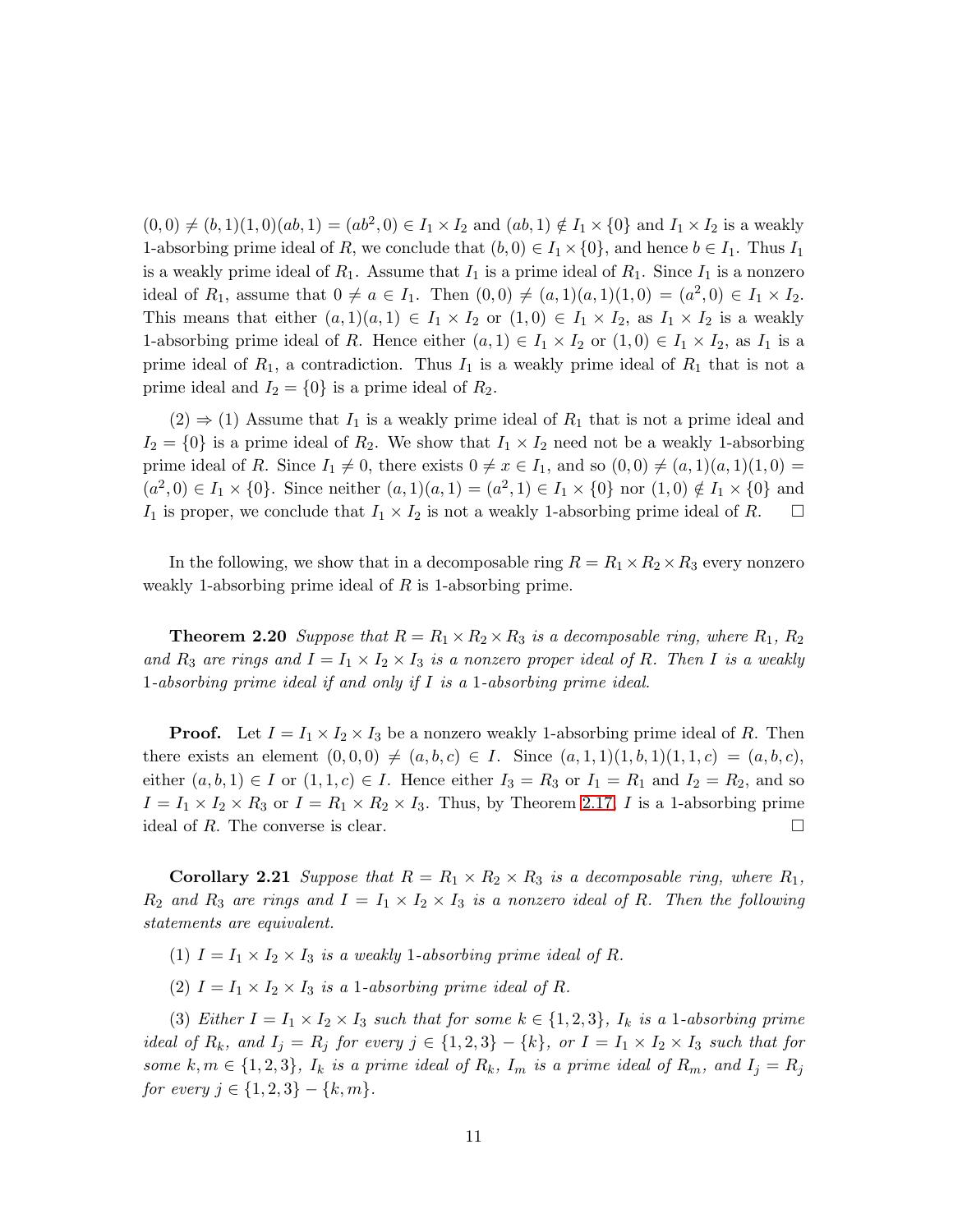(4)  $I = I_1 \times I_2 \times I_3$  is a prime ideal of R.

**Proof.** (1)  $\Leftrightarrow$  (2) It follows from Theorem [2.20.](#page-10-0)

 $(2) \Rightarrow (3)$  Since  $I = I_1 \times I_2 \times I_3$  is a 1-absorbing prime ideal of R, we have either  $I_3 \neq R_3$  or  $I_2 \neq R_2$  or  $I_1 \neq R_1$ . If  $I_3 \neq R_3$ , then by the proof of Theorem [2.20,](#page-10-0)  $I_2 = R_2$ and  $I_1 = R_1$ , and so we are done. If  $I_2 \neq R_2$ , then by the proof of Theorem [2.20,](#page-10-0) either  $I_3 = R_3$  and  $I_1 = R_1$  or  $I_3 = R_3$  and  $I_1 \neq R_1$ . The first case is clear, so assume that  $I_3 = R_3$  and  $I_1 \neq R_1$ . We show that  $I_1$  is a prime ideal of  $R_1$  and  $I_2$  is a prime of R<sub>2</sub>. Suppose that  $a, b \in R_1$  such that  $ab \in I_1$ , and  $c, d \in R_2$  such that  $cd \in I_2$ . Then  $(0,0,0) \neq (a,1,1)(1,c,1)(b,d,1) = (ab, cd, 1) \in I$ . Hence either  $a \in I_1$  or  $b \in I_1$ , and thus  $I_1$  is a prime ideal of  $R_1$ . Similarly, since  $(0, 0, 0) \neq (a, 1, 1)(b, c, 1)(1, d, 1) = (ab, cd, 1) \in I$ , we conclude that either  $c \in I_2$  or  $d \in I_2$ . Hence  $I_2$  is a prime ideal of  $R_2$ . Finally, assume that  $I_1 \neq R_1$  and  $I_3 = R_3$ . By an argument similar to that we applied above, we conclude that  $I_1$  is a prime ideal of  $R_1$  and  $I_2$  is a prime ideal of  $R_2$ .

 $(3) \Rightarrow (2)$  This is clear.

 $(2) \Leftrightarrow (4)$  It follows from [\[11,](#page-16-1) Theorem 2.4].

<span id="page-11-1"></span>The next theorem states that if I is a weakly 1-absorbing prime ideal of a ring R and  $0 \neq I_1I_2I_3 \subseteq I$  for some ideals  $I_1, I_2, I_3$  of R such that I is free triple-zero with respect to  $I_1I_2I_3$ , then  $I_1I_2 \subseteq I$  or  $I_3 \subseteq I$ . First, we need the following lemma.

**Lemma 2.22** Let I be a weakly 1-absorbing prime ideal of a ring R. If ab $J \subseteq I$  for some nonunit elements  $a, b \in R$  and a proper ideal J of R such that  $(a, b, c)$  is not a triple-zero of I for every  $c \in J$ , then  $ab \in I$  or  $J \subseteq I$ .

**Proof.** Suppose that  $abJ \subseteq I$ , but  $ab \notin I$  and  $J \nsubseteq I$ . Then there exists an element  $j \in J \setminus I$ . But  $(a, b, j)$  is not a triple-zero of I and  $abj \in I$  and  $ab \notin I$  and  $j \notin I$ , a contradiction.

<span id="page-11-0"></span>**Theorem 2.23** Suppose that  $I$  is a proper ideal of a ring  $R$ . Then the following statements are equivalent.

(1) I is a weakly 1-absorbing prime ideal of R.

(2) For any proper ideals  $I_1, I_2, I_3$  of R such that  $0 \neq I_1I_2I_3 \subseteq I$  and I is free triple-zero with respect to  $I_1I_2I_3$ , we have either  $I_1I_2 \subseteq I$  or  $I_3 \subseteq I$ .

**Proof.** (1)  $\Rightarrow$  (2) Suppose that I is a weakly 1-absorbing prime ideal of R and  $0 \neq I_1I_2I_3 \subseteq I$  for some proper ideals  $I_1, I_2, I_3$  of R such that  $I_1I_2 \nsubseteq I$  and I is free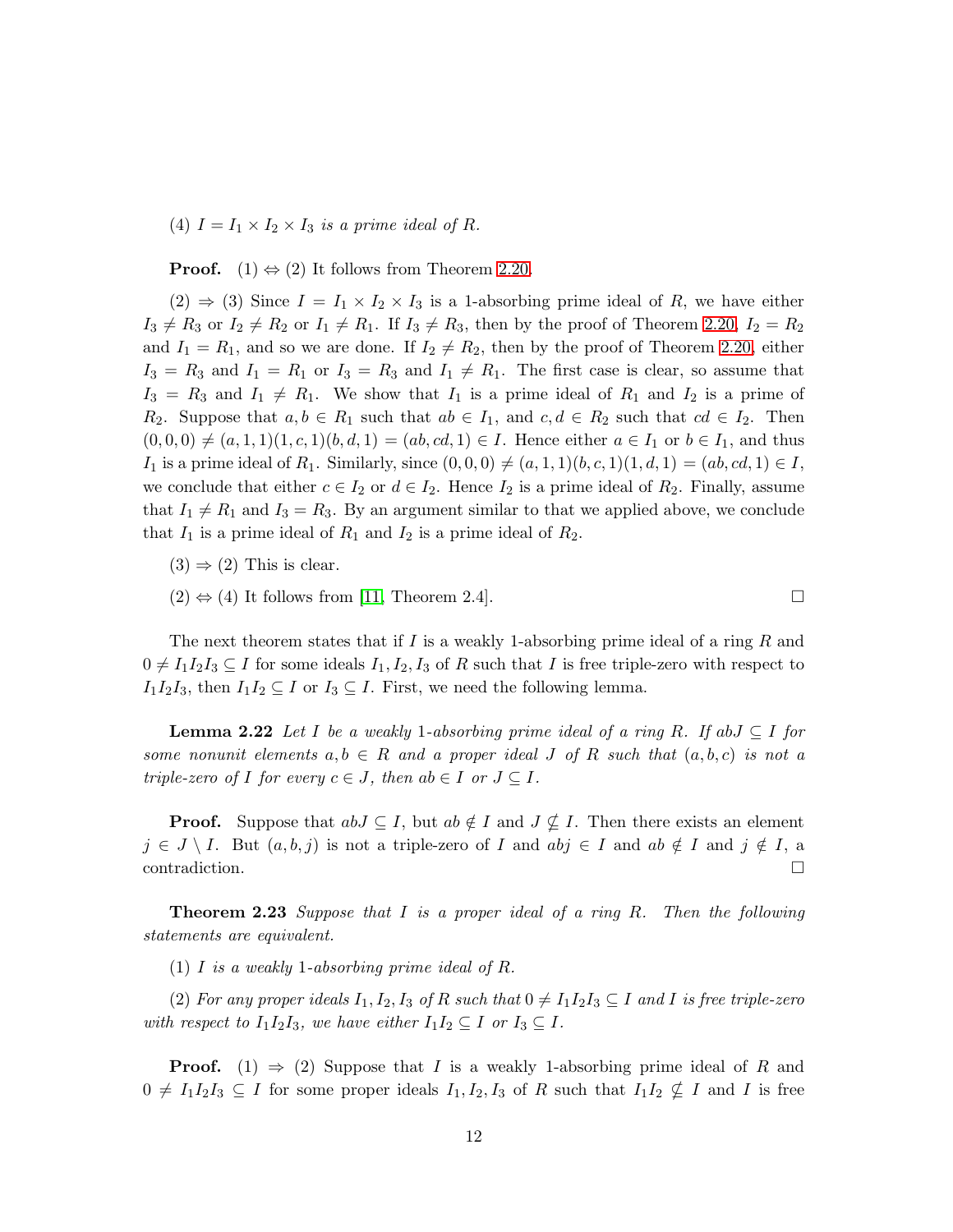triple-zero with respect to  $I_1I_2I_3$ . Then there are nonunit elements  $a \in I_1$  and  $b \in I_2$  such that  $ab \notin I$ . Since  $abI_3 \subseteq I$ ,  $ab \notin I$  and  $(a, b, c)$  is not a triple-zero of I for every  $c \in J$ , it follows from Lemma [2.22](#page-11-1) that  $J \subseteq I$ .

 $(2) \Rightarrow (1)$  Suppose that  $0 \neq abc \in I$  for some nonunit elements  $a, b, c \in R$  and  $ab \notin I$ . Suppose also that  $I_1 = aR$ ,  $I_2 = bR$ , and  $I_3 = cR$ . Then  $0 \neq I_1I_2I_3 \subseteq I$  and  $I_1I_2 \nsubseteq I$ . Hence  $I_3 = cR \subseteq I$ , and thus  $c \in I$ .

Suppose that I is an ideal of a ring R. It was shown in [\[11,](#page-16-1) Theorem 2.7], if I is 1absorbing prime and  $I_1I_2I_3 \subseteq I$  for some proper ideals  $I_1, I_2, I_3$  of R, then  $I_1I_2 \subseteq I$  or  $I_3 \subseteq I$ . We end this section with the following question: if I is weakly 1-absorbing prime and  $0 \neq I_1I_2I_3 \subseteq I$  for some proper ideals  $I_1, I_2, I_3$  of R, does it imply that  $I_1I_2 \subseteq I$  or  $I_3 \subseteq I?$ 

# 3 Rings in which every proper ideal is weakly 1-absorbing prime

<span id="page-12-1"></span>In this section we study rings in which every proper ideal is weakly 1-absorbing prime. To prove Theorem [3.2,](#page-12-0) the following lemma is needed.

**Lemma 3.1** Let R be a ring. Then for every  $a, b, c \in J(R)$ , the ideal  $I = Rabc$  is weakly 1-absorbing prime if and only if  $abc = 0$ .

**Proof.** Suppose that R is a ring,  $a, b, c \in J(R)$  and  $I = Rabc$  is an ideal of R. One can easily see that I is a weakly 1-absorbing prime ideal of R, if  $abc = 0$ . So assume that I is a weakly 1-absorbing prime ideal of R and  $abc \neq 0$ . Hence  $a, b, c$  are nonunit, and so either  $ab \in I$  or  $c \in I$ . If  $ab \in I$ , then  $ab = abcx$  for some  $x \in R$ , and thus  $ab(1 - cx) = 0$ . This follows that  $ab = 0$ , since  $cx \in J(R)$  which means that  $1 - cx$  is unit. Therefore  $abc = 0$ , a contradiction. If  $c \in I$ , by a similar argument, we can see that  $c(1 - abk) = 0$ for some  $x \in R$ . This implies that  $c = 0$ , a contradiction. Thus  $abc = 0$ .

<span id="page-12-0"></span>**Theorem 3.2** Let  $R$  be a local ring with a unique maximal ideal  $M$ . Then every proper ideal of R is weakly 1-absorbing prime if and only if  $M^3 = \{0\}$ .

**Proof.** Suppose that R is local with a maximal ideal M and every proper ideal of R is weakly 1-absorbing prime. It follows from Lemma [3.1](#page-12-1) that  $abc = 0$  for every  $a, b, c \in M$ , since abcR is a weakly 1-absorbing prime ideal. Therefore  $M^3 = \{0\}$ . Conversely, suppose that  $M^3 = \{0\}$  and I is a nonzero proper ideal of R. Suppose also that  $0 \neq abc \in I$  for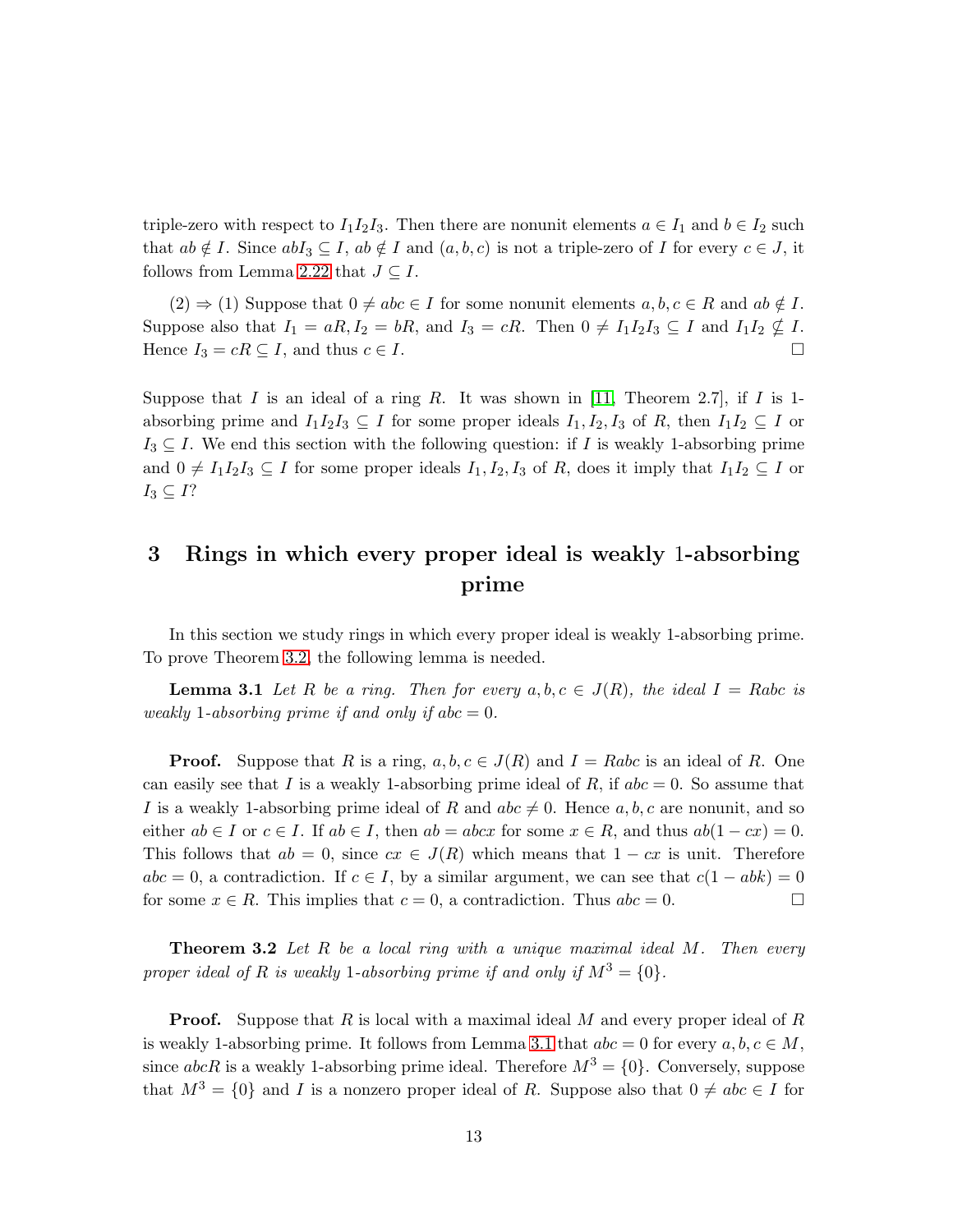some nonunit elements a, b, c of R. Then  $a, b, c \in M$ . But  $M^3 = \{0\}$  and  $0 \neq abc$ , hence either a is a unit of R or b is a unit of R or c is a unit of R, a contradiction. Thus I is a weakly 1-absorbing prime ideal.

<span id="page-13-0"></span>**Corollary 3.3** Suppose that  $R$  is a local ring with a unique maximal ideal  $M$  such that  $M^2 = \{0\}$ . Then every proper ideal of R is a 1-absorbing prime ideal of R.

**Proof.** Suppose that  $R$  is local with a maximal ideal  $M$  and  $I$  is a proper ideal of R. It follows from Theorem [3.2](#page-12-0) that I is weakly 1-absorbing prime, because  $M^3 = \{0\}$ . Therefore assume that  $0 = abc \in I$  for some nonunit elements a, b, c of R. This means that  $a, b, c \in M$ . Since  $M^2 = \{0\}$ ,  $abc = 0$  and  $M^2$  is primary, we conclude that either  $c \in M^2 \subseteq I$  or  $ab \in M$ . In the second case, it easy to see that  $ab = 0 \in I$ . Thus I is a 1-absorbing prime ideal of R.

<span id="page-13-2"></span>**Theorem 3.4** Suppose that  $R_1$  and  $R_2$  are rings and  $R = R_1 \times R_2$ . If  $R_1$  and  $R_2$  are local with maximal ideals  $M_1$  and  $M_2$ , respectively, and every proper ideal of R is a weakly 1-absorbing prime ideal of R, then  $M_1^2$ ,  $M_2^2$  are zero ideals and either  $R_1$  or  $R_2$  is a field.

**Proof.** Suppose that  $R_1$  and  $R_2$  are local rings with maximal ideals  $M_1$  and  $M_2$ , respectively, and  $R = R_1 \times R_2$ . First, suppose that every proper ideal of R is a weakly 1absorbing prime ideal of R and  $a, b \in M_1$  such that  $ab \neq 0$ . Then the ideal  $I = abR_1 \times \{0\}$  of  $R$  is a weakly 1-absorbing prime ideal of  $R$ . Without loss of generality, we may assume that a, b are nonunit. But  $(0, 0) \neq (a, 1)(b, 1)(1, 0) = (ab, 0) \in I$  and I is a weakly 1-absorbing prime ideal of R, hence  $(1, 0) \in I$ , since  $(a, 1)(b, 1) \notin I$ , and so  $1 = abx$  for some  $x \in R_1$ . This means that  $1-abx = 0$ , a contradiction, as  $1-abx$  is a unit element of  $R_1$ . Therefore  $M_1^2 = \{0\}$ . By a similar argument as above and taking the ideal  $I = \{0\} \times abR_1$ , one can see that  $M_2^2 = \{0\}$ . Now, assume that  $R_1$  and  $R_2$  are not fields and look for a contradiction. It follows that  $M_1 \neq \{0\}$ , and so the ideal  $J = M_1 \times \{0\}$  is a weakly 1-absorbing prime ideal of R. But  $M_2^2 = \{0\}$  and  $R_2$  is not a field, hence there exists  $c \in M_2$  such that  $c \neq 0$ . Suppose that  $0 \neq m_1 \in M_1$ . Then  $(0,0) \neq (m_1, 1)(1, c)(1, c) = (m_1, c^2) = (m_1, 0) \in J = M_1 \times \{0\}$ which is a contradiction, since both  $(m_1, 1)(1, c) = (m_1, c) \notin J$  and  $(1, c) \notin J$ . Thus either  $R_1$  or  $R_2$  is a field.

<span id="page-13-1"></span>Finally, we characterize rings in which every ideal is weakly 1-absorbing prime. To this end, the following lemma is needed.

**Lemma 3.5** (1) Suppose that  $R = R_1 \times R_2 \times R_3$ , where  $R_1$ ,  $R_2$  and  $R_3$  are rings. If every proper ideal of R is weakly 1-absorbing prime, then  $R_1, R_2, R_3$  are fields.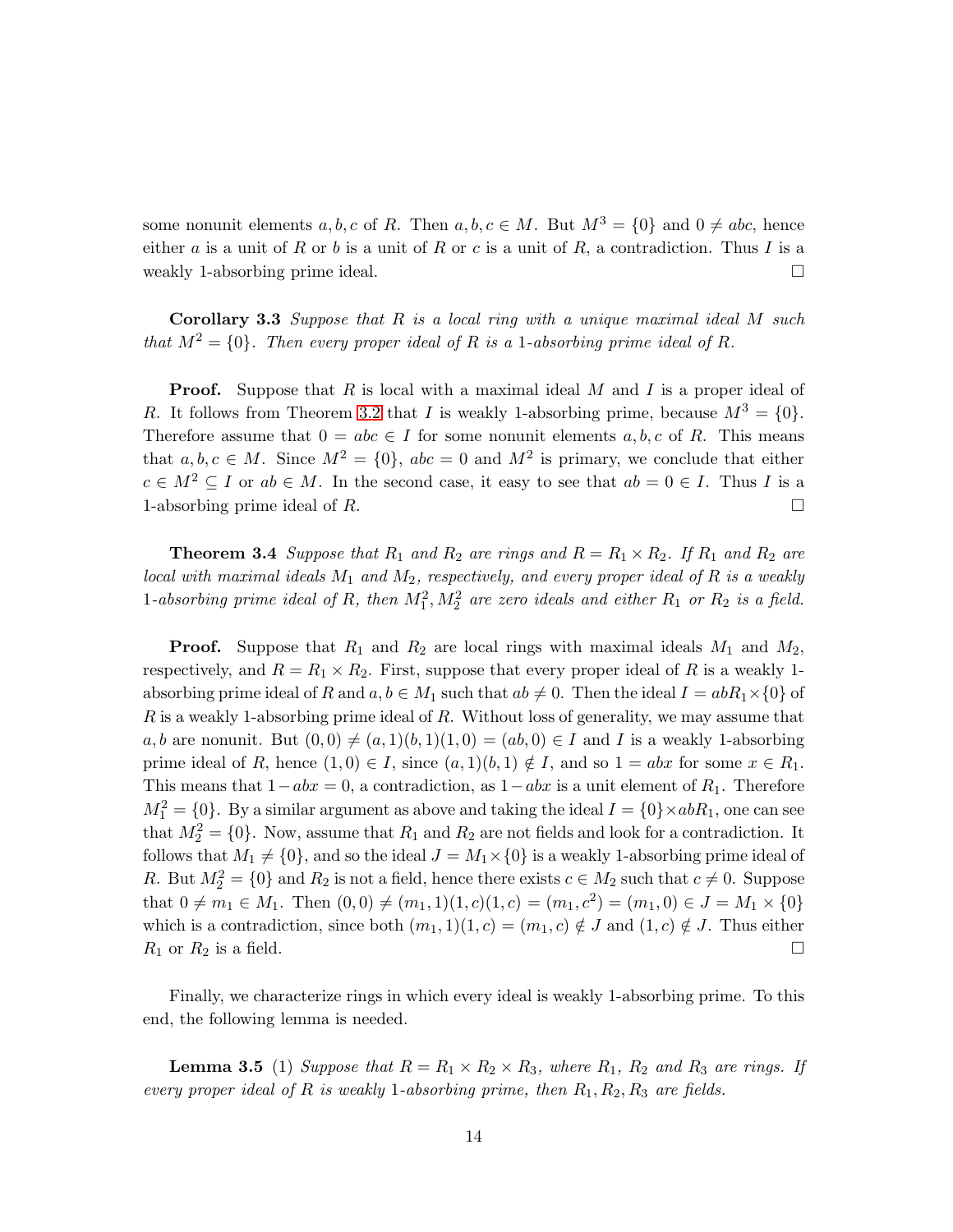(2) Let R be a ring and every proper ideal of R be weakly 1-absorbing prime. Then R has at most three maximal ideals.

**Proof.** (1) Let  $R = R_1 \times R_2 \times R_3$  be a decomposable ring, where  $R_1$ ,  $R_2$  and  $R_3$ are rings such that every proper ideal of  $R$  is weakly 1-absorbing prime. Without loss of generality, assume that  $R_1$  is not a field. Let J be a non-zero proper ideal of  $R_1$  and m be a non-zero element of J. Suppose that  $I = J \times \{0\} \times \{0\}$ . Then I is a weakly 1-absorbing prime ideal of R. Since  $(0, 0, 0) \neq (m, 1, 1)(1, 0, 1)(1, 1, 0) = (m, 0, 0) \in I$  and both  $(m, 1, 1)(1, 0, 1) = (m, 0, 1) \notin I$  and  $(1, 1, 0) \notin I$ , we have a contradiction. Hence  $R_1, R_2, R_3$  are fields.

(2) Let  $M_1, M_2, M_3, M_4$  be distinct maximal ideals of R and  $I = M_1 \cap M_2 \cap M_3$ . Since every weakly 1-absorbing prime is weakly 2-absorbing, and by [\[2,](#page-15-5) Theorem 2.5], I is not a 2-absorbing ideal of  $R$ , we conclude that  $I$  is a weakly 2-absorbing ideal of  $R$  that is not a 2-absorbing ideal of R. Therefore, by [\[3,](#page-15-6) Theorem 2.4],  $I^3 = \{0\}$ , a contradiction. Thus R has at most three distinct maximal ideals.  $\Box$ 

We end this paper with the following result.

**Theorem 3.6** Let R be a ring. If (1) every proper ideal of R is weakly 1-absorbing prime, then either (2) R is a local ring with a unique maximal ideal M such that  $M^3 = 0$ or (3)  $R = R_1 \times R_2$ , where  $R_1$  is a local ring with a unique maximal ideal  $M_1$  such that  $M_1^2 = 0$  and  $R_2$  is a field or (4)  $R = R_1 \times R_2 \times R_3$ , where  $R_1, R_2, R_3$  are fields. Furthermore,  $(2) \Rightarrow (1)$  but  $(3) \Rightarrow (1)$  and  $(4) \Rightarrow (1)$  need not necessarily be true.

**Proof.** If R satisfies condition (2), then the condition (1) follows from Theorem [3.2.](#page-12-0) Suppose R satisfies condition (3), i.e.,  $R = R_1 \times R_2$ , where  $R_1$  is local with a unique maximal ideal  $M_1$  such that  $M_1^2 = 0$  and  $R_2$  is a field. Since  $R_2$  is a field and every proper ideal of  $R_1$  is a 1-absorbing prime, we conclude that the ideals  $\{0\} \times R_2$  and  $R_1 \times \{0\}$ are weakly 1-absorbing prime ideals of  $R$ . Suppose that  $J$  is a non-zero proper ideal of  $R_1$ . It follows from Theorem [2.17](#page-8-0) that  $J \times R_2$  is a weakly 1-absorbing prime ideal, since J is a 1-absorbing prime ideal of  $R_1$ , by Corollary [3.3.](#page-13-0) Hence, it is enough to prove that  $J \times \{0\}$  is a weakly 1-absorbing prime ideal of R. Let  $0 \neq a \in J$ . Then  $(0, 0, 0) \neq$  $(a, 1)(a, 1)(1, 0) = (a^2, 0, 0) \in J \times \{0\}$  and both  $(a^2, 1) \notin J \times \{0\}$  and  $(1, 0) \notin J \times \{0\}$ . Thus the condition  $(3) \Rightarrow (1)$  need not necessarily be true. Suppose that R satisfies condition (4), i.e.,  $R = R_1 \times R_2 \times R_3$ , where  $R_1, R_2, R_3$  are fields. By taking  $I = R_1 \times \{0\} \times \{0\}$ , where  $R_1$  is a field, one can easily see that the ideal I is not weakly 1-absorbing prime, because  $(0,0,0) \neq (1,0,1)(1,0,1)(1,1,0) = (1,0,0) \in I$  and neither  $(1,0,1)(1,0,1) = (1,0,1) \in I$ nor  $(1,1,0) \in I$ , showing that the condition  $(4) \Rightarrow (1)$  need not necessarily be true. To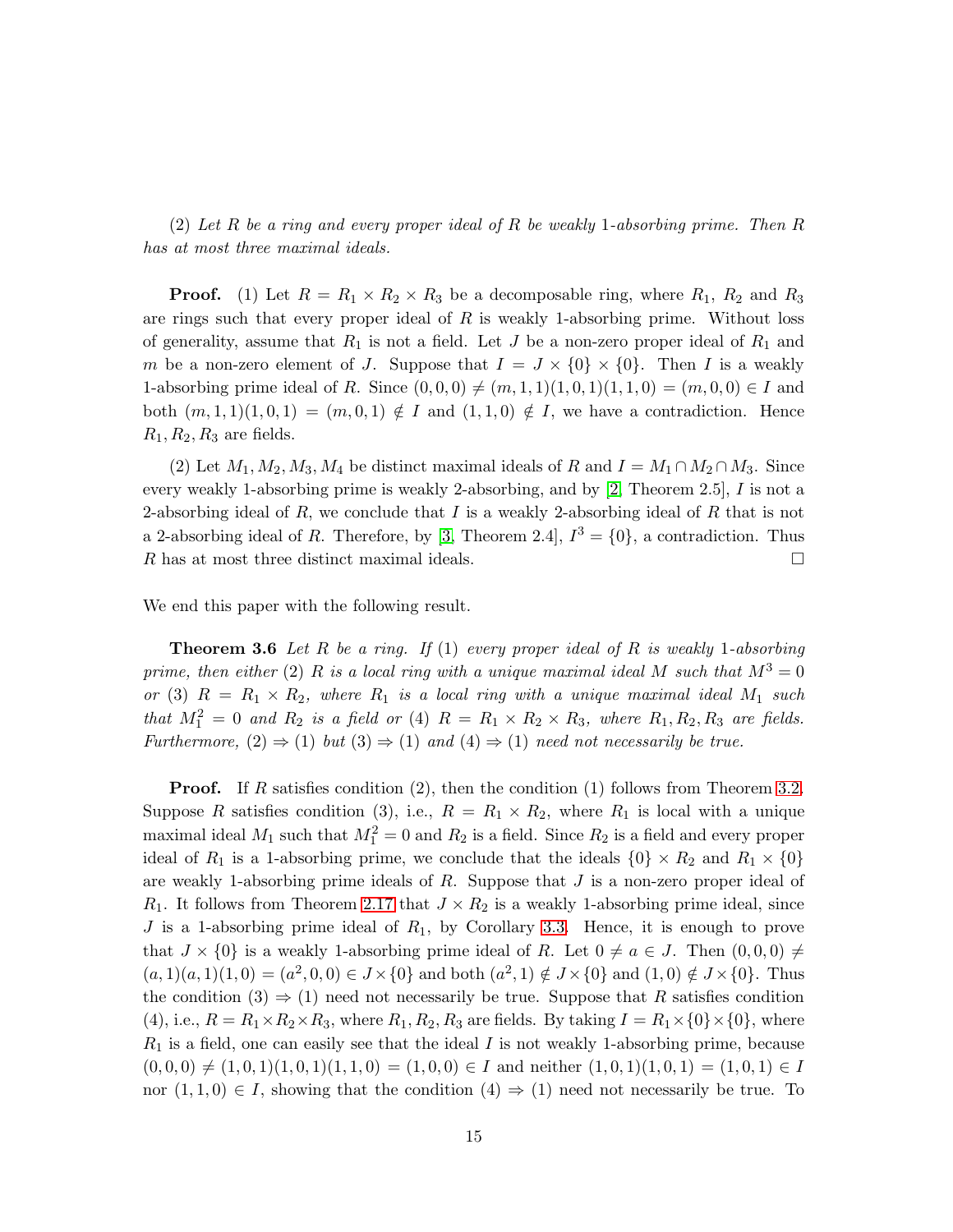complete the proof, assume that every proper ideal of  $R$  is weakly 1-absorbing prime. It follows from Lemma [3.5](#page-13-1) part  $(2)$  that R has at most three maximal ideals, and so if R is local with a unique maximal M, then by Theorem [3.2,](#page-12-0)  $M^3 = \{0\}$ . Thus R satisfies (2). If R has two maximal ideals  $M_1$  and  $M_2$ , then  $J(R) = M_1 \cap M_2$  is a weakly 1absorbing prime ideal of  $R$ . Since every proper ideal of  $R$  is weakly 1-absorbing prime, Rabc is weakly 1-absorbing prime, for every  $a, b, c \in J(R)$ . Hence  $abc = 0$ , by Lemma [3.1,](#page-12-1) and this means that  $J(R)^3 = M_1^3 \cap M_2^3 = \{0\}$ . Thus, by the Chinese Remainder Theorem  $R \cong R/M_1^3 \times R/M_2^3$ . But  $R/M_1^3$  and  $R/M_2^3$  are local rings and every proper ideal of R is weakly 1-absorbing prime. Hence, by Theorem [3.4,](#page-13-2) either  $R/M_1^3$  or  $R/M_2^3$ is a field and  $N^2 = J^2 = 0$ , where N and J are the maximal ideals of  $R/M_1^3$  and  $R/M_2^3$ , respectively. Thus R satisfies (3). If R has three maximal ideals  $M_1, M_2$  and  $M_3$ , then  $J(R) = M_1 \cap M_2 \cap M_3$  is a weakly 1-absorbing prime ideal of R (weakly 2-absorbing ideal). But  $J(R)$  is not a 2-absorbing, hence, by [\[3,](#page-15-6) Theorem 2.4],  $J(R)^3 = M_1^3 \cap M_2^3 \cap M_3^3 = \{0\}$ . Thus, by the Chinese Remainder Theorem,  $R \cong R/M_1^3 \times R/M_2^3 \times R/M_3^3$ . Since every proper ideal of R is weakly 1-absorbing prime, Lemma [3.5](#page-13-1) implies that  $R/M_1^3$ ,  $R/M_2^3$  and  $R/M_3^3$  are fields. Thus R satisfies (4).

### <span id="page-15-1"></span>References

- <span id="page-15-5"></span>[1] D. D. Anderson, E. Smith, Weakly prime ideals, Houston J. Math. 29 (2003) 831–840.
- <span id="page-15-6"></span>[2] A. Badawi, On 2-absorbing ideals of commutative rings, Bull. Austral. Math. Soc. 75 (2007) 417–429.
- [3] A. Badawi, A. Y. Darani, On weakly 2-absorbing ideals of commutative rings, Houston J. Math. 39 (2013) 441–452.
- <span id="page-15-7"></span><span id="page-15-3"></span>[4] A. Badawi, E. Yetkin, On 1-absorbing primary ideals of commutative rings, J. Algebra Appl. (2020), 2050111.
- <span id="page-15-2"></span>[5] C. Beddani, W. Messirdi, 2-prime ideals and their applications, J. Algebra Appl. 15 (2016) 1650051.
- [6] S. M. Bhatwadekar, P. K. Sharma, Unique factorization and birth of almost primes, Comm. Algebra 33 (2005) 43–49.
- <span id="page-15-8"></span><span id="page-15-0"></span>[7] J. R. Hedstrom, E.G. Houston, Pseudo-valuation domains, Pacific J. Math. 75 (1978) 137–147.
- <span id="page-15-4"></span>[8] J. A. Huckaba, Commutative Rings with Zero-Divisors, Marcel Dekker, New York/Basil, 1988.
- [9] R. Nikandish, M. J. Nikmehr, A. Yassine, More on the 2-prime ideals of commutative rings, Bull. Korean Math. Soc. 57 (2020) 117–126.